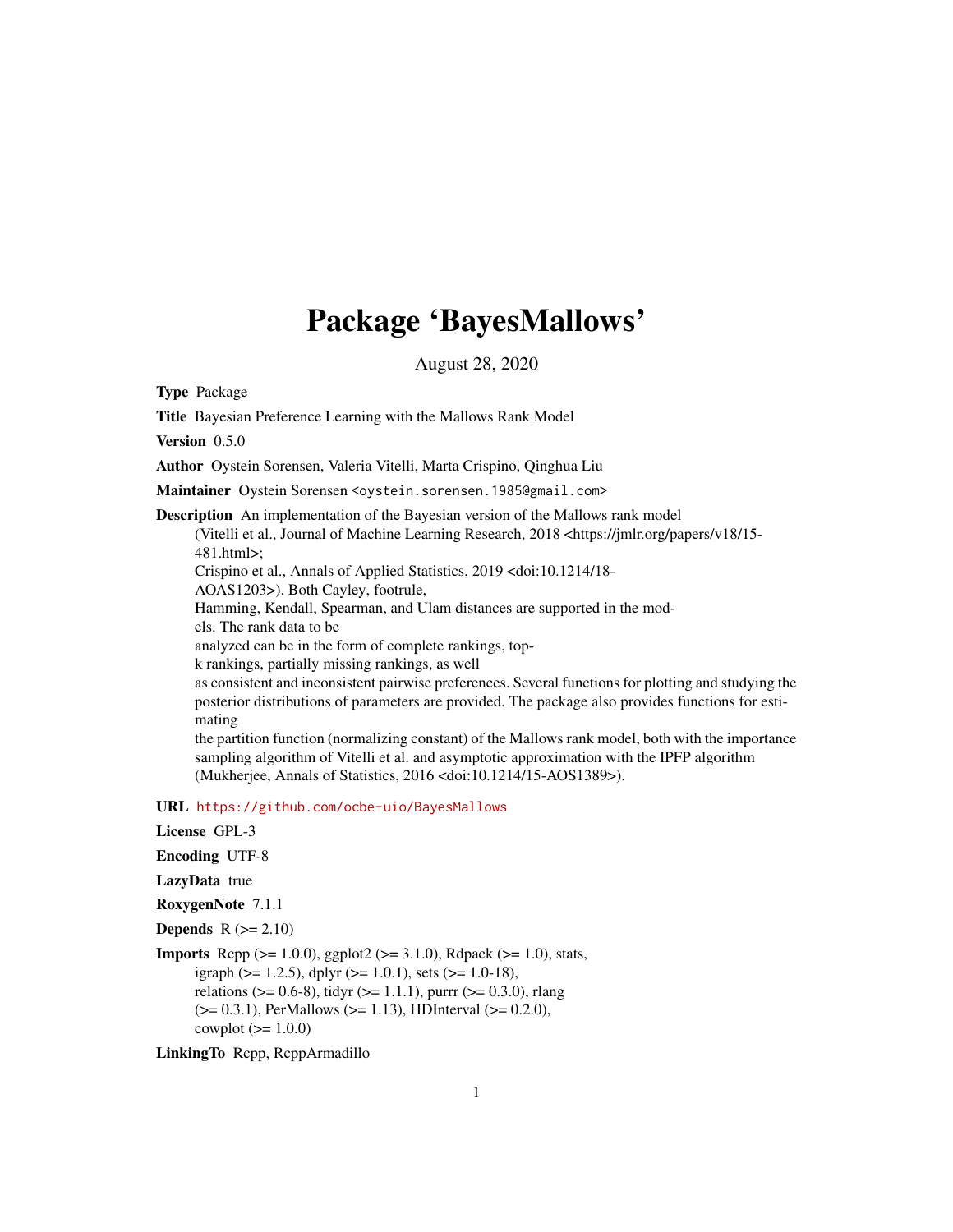### 2 R topics documented:

**Suggests** R.rsp, test that  $(>= 2.0)$ , label.switching  $(>= 1.7)$ , readr  $(>= 1.7)$ 1.3.1), stringr (>= 1.4.0), gtools (>= 3.8.1), rmarkdown, covr, parallel  $(>= 3.5.1)$ 

VignetteBuilder R.rsp

RdMacros Rdpack

NeedsCompilation yes

Repository CRAN

Date/Publication 2020-08-28 11:10:19 UTC

## R topics documented:

| 3              |
|----------------|
| 3              |
| $\overline{4}$ |
| 5              |
| 6              |
| 8              |
| 14             |
| 15             |
| 17             |
| 20             |
| 21             |
| 22             |
| 24             |
| 26             |
| 28             |
| 30             |
| 31             |
| 32             |
| 32             |
| 33             |
| 33             |
| 34             |
| 34             |
|                |
| 37             |
|                |

**Index** [39](#page-38-0)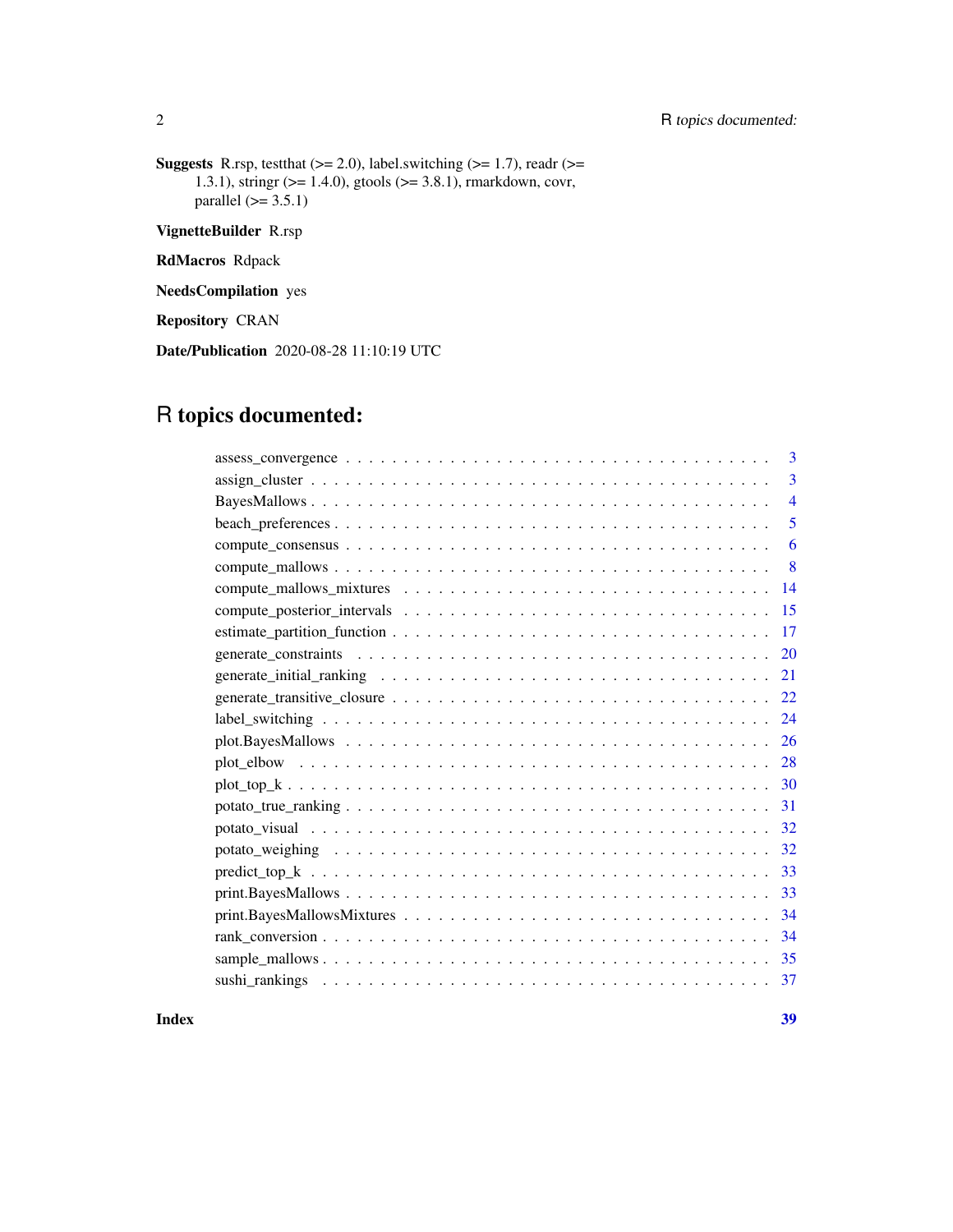<span id="page-2-1"></span><span id="page-2-0"></span>assess\_convergence *Trace Plots from Metropolis-Hastings Algorithm*

### Description

assess\_convergence provides trace plots for the parameters of the Mallows Rank model, in order to study the convergence of the Metropolis-Hastings algorithm.

### Usage

```
assess_convergence(
 model_fit,
 parameter = "alpha",
 items = NULL,
  assessors = NULL
)
```
### Arguments

| model_fit | A fitted model object of class BayesMallows returned from compute_mallows<br>or an object of class BayesMallowsMixtures returned from compute_mallows_mixtures.                                                                                           |
|-----------|-----------------------------------------------------------------------------------------------------------------------------------------------------------------------------------------------------------------------------------------------------------|
| parameter | Character string specifying which parameter to plot. Available options are "alpha",<br>"rho", "Rtilde", "cluster_probs", or "theta".                                                                                                                      |
| items     | The items to study in the diagnostic plot for rho. Either a vector of item names,<br>corresponding to model_fit\$items or a vector of indices. If NULL, five items<br>are selected randomly. Only used when parameter = "rho" or parameter =<br>"Rtilde". |
| assessors | Numeric vector specifying the assessors to study in the diagnostic plot for "Rtilde".                                                                                                                                                                     |

### See Also

[compute\\_mallows](#page-7-1), [plot.BayesMallows](#page-25-1)

assign\_cluster *Assign Assessors to Clusters*

### Description

Assign assessors to clusters by finding the cluster with highest posterior probability.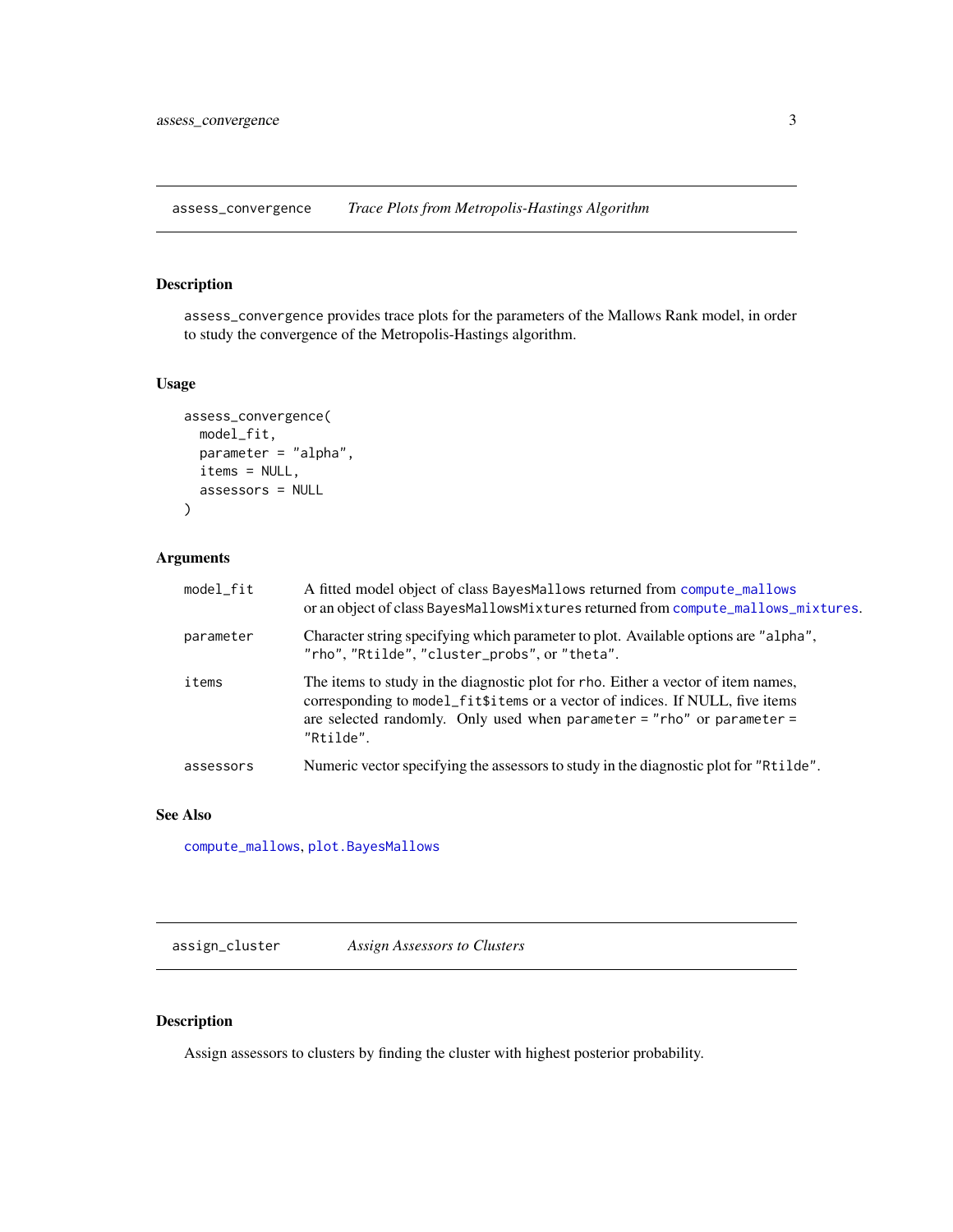#### Usage

```
assign_cluster(
  model_fit,
  burnin = model_fit$burnin,
  soft = TRUE,expand = FALSE\lambda
```
#### Arguments

| model_fit | An object of type BayesMallows, returned from compute_mallows.                                                                                                                                                                                                                                                                                       |
|-----------|------------------------------------------------------------------------------------------------------------------------------------------------------------------------------------------------------------------------------------------------------------------------------------------------------------------------------------------------------|
| burnin    | A numeric value specifying the number of iterations to discard as burn-in. De-<br>faults to model_fit\$burnin, and must be provided if model_fit\$burnin does<br>not exist. See assess_convergence.                                                                                                                                                  |
| soft      | A logical specifying whether to perform soft or hard clustering. If soft=TRUE,<br>all cluster probabilities are returned, whereas if soft=FALSE, only the maximum<br>a posterior (MAP) cluster probability is returned, per assessor. In the case of a<br>tie between two or more cluster assignments, a random cluster is taken as MAP<br>estimate. |
| expand    | A logical specifying whether or not to expand the rowset of each assessor to also<br>include clusters for which the assessor has 0 a posterior assignment probability.<br>Only used when $\text{soft} = \text{TRUE}$ . Defaults to FALSE.                                                                                                            |

#### Value

A dataframe. If soft = FALSE, it has one row per assessor, and columns assessor, probability and map\_cluster. If soft = TRUE, it has n\_cluster rows per assessor, and the additional column cluster.

#### See Also

[compute\\_mallows](#page-7-1) for an example where this function is used.

| BayesMallows | BayesMallows: Bayesian Preference Learning with the Mallows Rank |
|--------------|------------------------------------------------------------------|
|              | Model.                                                           |

### Description

The BayesMallows package provides functionality for fully Bayesian analysis of preference or rank data. The package implements the Bayesian Mallows model described in Vitelli et al. (2018), which handles complete rankings, top-k rankings, ranks missing at random, and consistent pairwise preference data, as well as mixtures of rank models. Modeling of pairwise preferences containing inconsistencies, as described in Crispino et al. (2019), is also supported.

The documentation and examples for the following functions are likely most useful to get you started:

<span id="page-3-0"></span>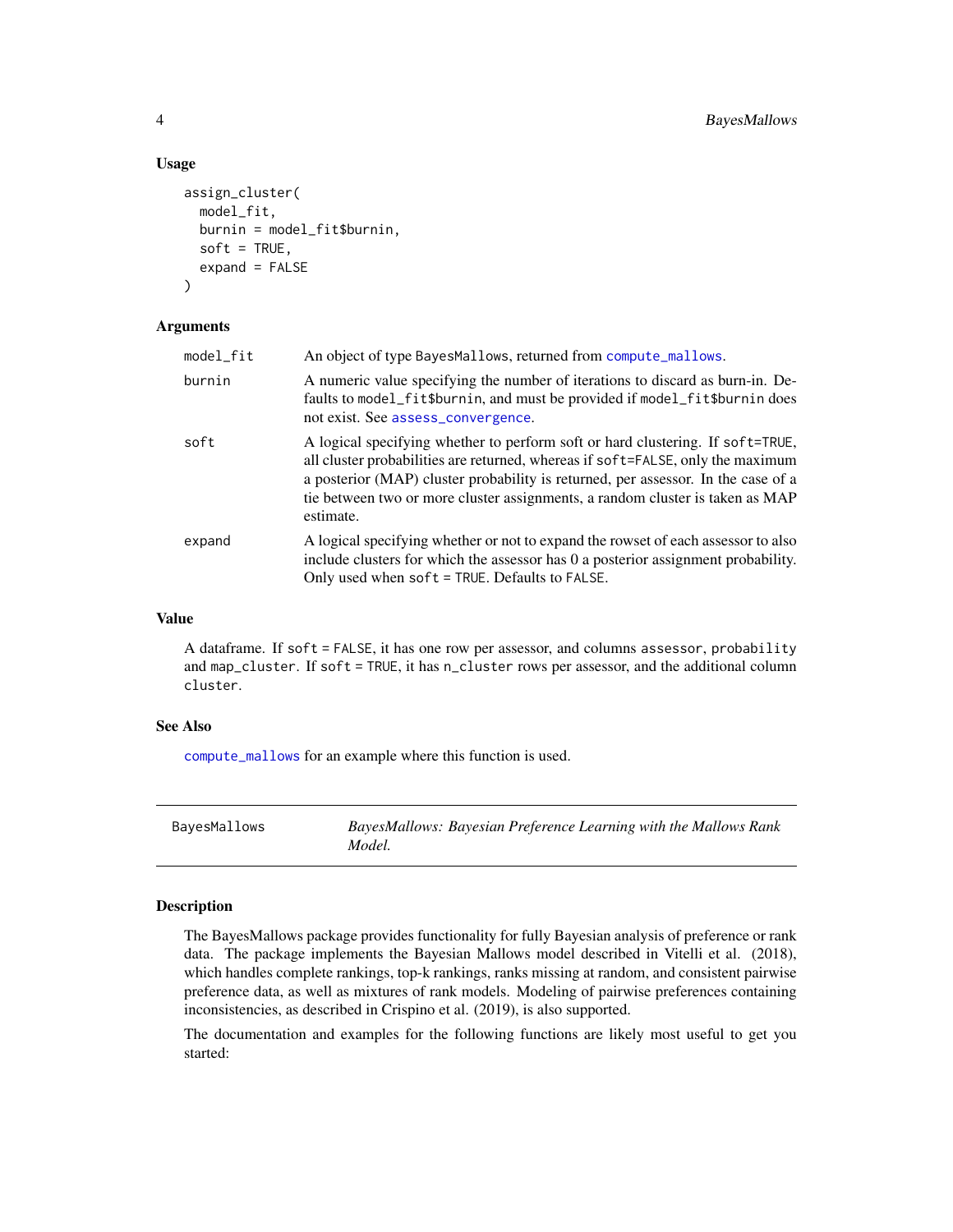#### <span id="page-4-0"></span>beach\_preferences 5

- For analysis of rank or preference data, see [compute\\_mallows](#page-7-1).
- For computation of multiple models with varying numbers of mixture components, see [compute\\_mallows\\_mixtures](#page-13-1).
- For estimation of the partition function (normalizing constant) using either the importance sampling algorithm of Vitelli et al. (2018) or the asymptotic algorithm of Mukherjee (2016), see [estimate\\_partition\\_function](#page-16-1).

#### References

Crispino M, Arjas E, Vitelli V, Barrett N, Frigessi A (2019). "A Bayesian Mallows approach to nontransitive pair comparison data: How human are sounds?" *The Annals of Applied Statistics*, 13(1), 492–519. doi: [10.1214/18aoas1203,](https://doi.org/10.1214/18-aoas1203) <https://doi.org/10.1214/18-aoas1203>.

Mukherjee S (2016). "Estimation in exponential families on permutations." *The Annals of Statistics*, 44(2), 853–875. doi: [10.1214/15aos1389,](https://doi.org/10.1214/15-aos1389) <https://doi.org/10.1214/15-aos1389>.

Vitelli V, Sørensen Ø, Crispino M, Arjas E, Frigessi A (2018). "Probabilistic Preference Learning with the Mallows Rank Model." *Journal of Machine Learning Research*, 18(1), 1–49. [https:](https://jmlr.org/papers/v18/15-481.html) [//jmlr.org/papers/v18/15-481.html](https://jmlr.org/papers/v18/15-481.html).

beach\_preferences *Beach Preferences*

#### Description

Example dataset from (Vitelli et al. 2018), Section 6.2.

#### Usage

beach\_preferences

#### Format

An object of class tbl\_df (inherits from tbl, data.frame) with 1442 rows and 3 columns.

#### References

Vitelli V, Sørensen Ø, Crispino M, Arjas E, Frigessi A (2018). "Probabilistic Preference Learning with the Mallows Rank Model." *Journal of Machine Learning Research*, 18(1), 1–49. [https:](https://jmlr.org/papers/v18/15-481.html) [//jmlr.org/papers/v18/15-481.html](https://jmlr.org/papers/v18/15-481.html).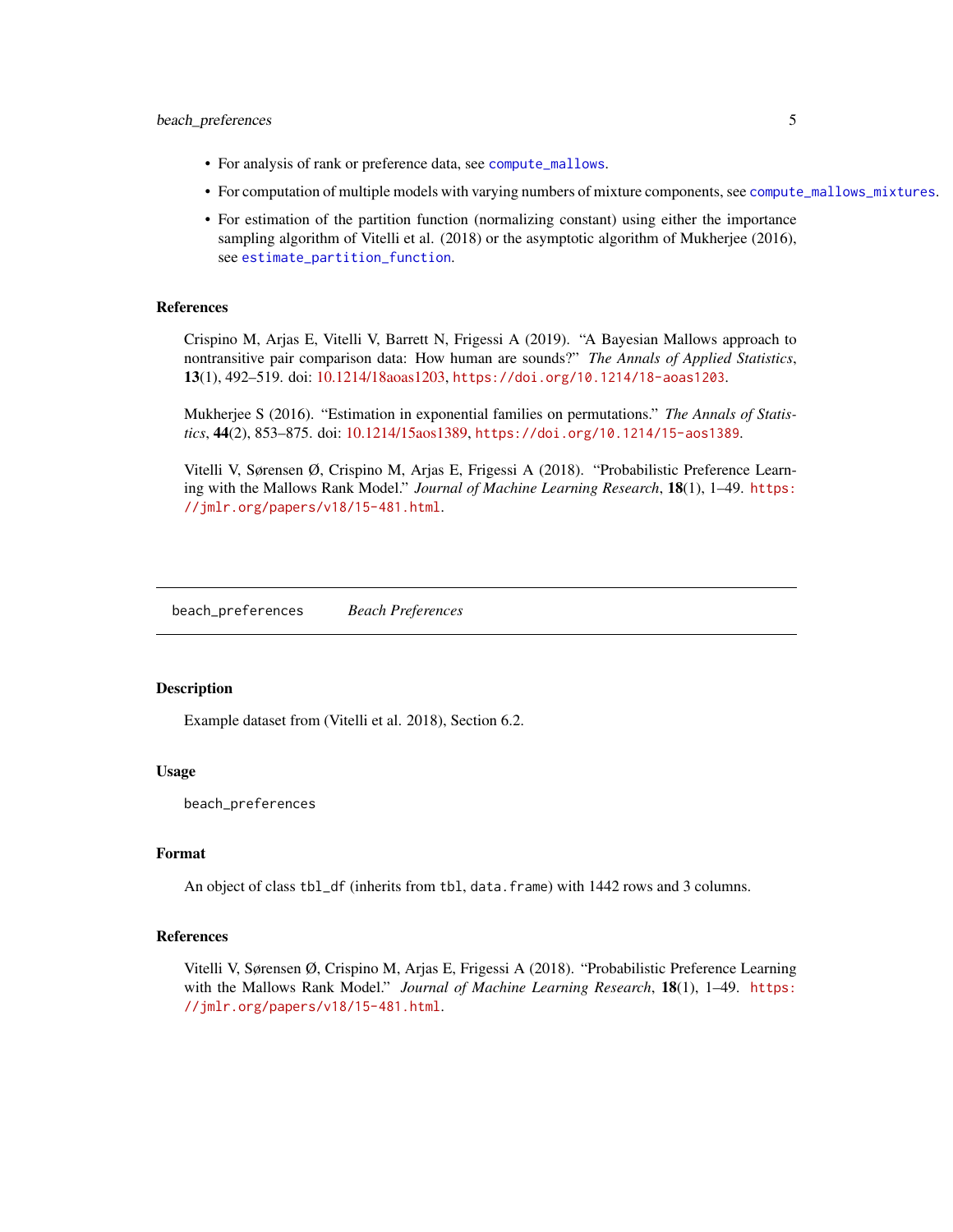<span id="page-5-0"></span>

#### Description

Compute the consensus ranking using either cumulative probability (CP) or maximum a posteriori (MAP) consensus (Vitelli et al. 2018). For mixture models, the consensus is given for each mixture. Consensus of augmented ranks can also be computed for each assessor, by setting parameter = "Rtilde".

#### Usage

```
compute_consensus(
  model_fit,
  type = "CP",
  burnin = model_fit$burnin,
 parameter = "rho",
  assessors = 1L
)
```
#### Arguments

| model_fit | An object returned from compute_mallows.                                                                                                                                                                      |
|-----------|---------------------------------------------------------------------------------------------------------------------------------------------------------------------------------------------------------------|
| type      | Character string specifying which consensus to compute. Either "CP" or "MAP".<br>Defaults to "CP".                                                                                                            |
| burnin    | A numeric value specifying the number of iterations to discard as burn-in. De-<br>faults to model_fit\$burnin, and must be provided if model_fit\$burnin does<br>not exist. See assess_convergence.           |
| parameter | Character string defining the parameter for which to compute the consensus.<br>Defaults to "rho". Available options are "rho" and "Rtilde", with the latter<br>giving consensus rankings for augmented ranks. |
| assessors | When parameter $=$ "rho", this integer vector is used to define the assessors for<br>which to compute the augmented ranking. Defaults to 1L, which yields aug-<br>mented rankings for assessor 1.             |

#### References

Vitelli V, Sørensen Ø, Crispino M, Arjas E, Frigessi A (2018). "Probabilistic Preference Learning with the Mallows Rank Model." *Journal of Machine Learning Research*, 18(1), 1–49. [https:](https://jmlr.org/papers/v18/15-481.html) [//jmlr.org/papers/v18/15-481.html](https://jmlr.org/papers/v18/15-481.html).

#### Examples

# The example datasets potato\_visual and potato\_weighing contain complete # rankings of 20 items, by 12 assessors. We first analyse these using the Mallows # model: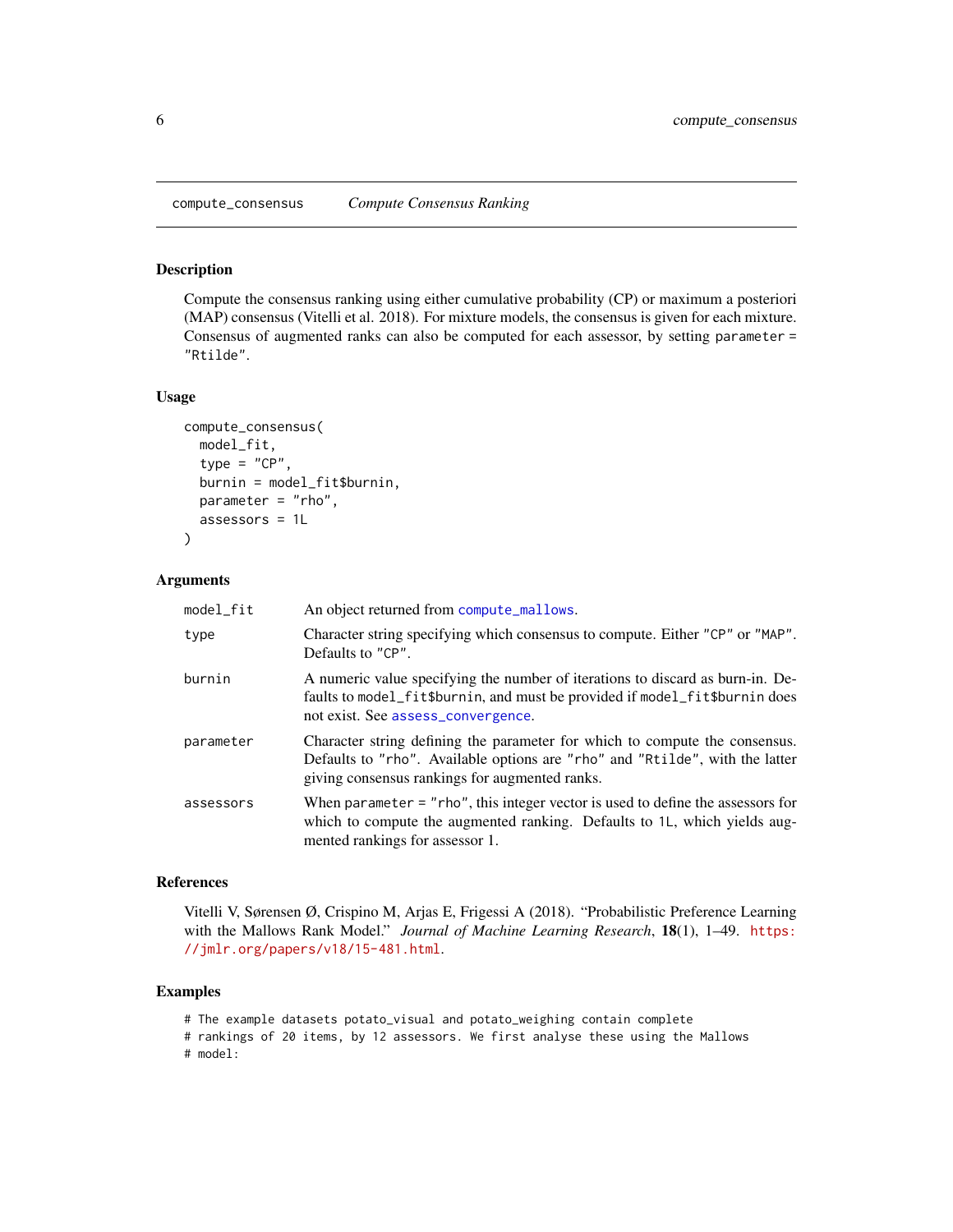```
model_fit <- compute_mallows(potato_visual)
```

```
# Se the documentation to compute_mallows for how to assess the convergence of the algorithm
# Having chosen burin = 1000, we compute posterior intervals
model_fit$burnin <- 1000
# We then compute the CP consensus.
compute_consensus(model_fit, type = "CP")
# And we compute the MAP consensus
compute_consensus(model_fit, type = "MAP")
## Not run:
 # CLUSTERWISE CONSENSUS
 # We can run a mixture of Mallows models, using the n_clusters argument
 # We use the sushi example data. See the documentation of compute_mallows for a more elaborate
 # example
 model_fit <- compute_mallows(sushi_rankings, n_clusters = 5)
 # Keeping the burnin at 1000, we can compute the consensus ranking per cluster
 model_fit$burnin <- 1000
 cp_consensus_df <- compute_consensus(model_fit, type = "CP")
 # Using dplyr::select and tidyr::cumprob we can now make a table
 # which shows the ranking in each cluster:
 library(dplyr)
 library(tidyr)
 cp_consensus_df %>%
    select(-cumprob) %>%
    spread(key = cluster, value = item)## End(Not run)
## Not run:
 # MAP CONSENSUS FOR PAIRWISE PREFENCE DATA
 # We use the example dataset with beach preferences.
 model_fit <- compute_mallows(preferences = beach_preferences)
 # We set burnin = 1000
 model_fit$burnin <- 1000
 # We now compute the MAP consensus
 map_consensus_df <- compute_consensus(model_fit, type = "MAP")
## End(Not run)
## Not run:
 # CP CONSENSUS FOR AUGMENTED RANKINGS
 # We use the example dataset with beach preferences.
 model_fit <- compute_mallows(preferences = beach_preferences, save_aug = TRUE,
                               aug_thinning = 2, seed = 123L)
 # We set burnin = 1000
 model_fit$burnin <- 1000
 # We now compute the CP consensus of augmented ranks for assessors 1 and 3
 cp_consensus_df <- compute_consensus(model_fit, type = "CP",
                                       parameter = "Rtilde", assessors = c(1L, 3L))
 # We can also compute the MAP consensus for assessor 2
 map_consensus_df <- compute_consensus(model_fit, type = "MAP",
                                        parameter = "Rtilde", assessors = 2L)
```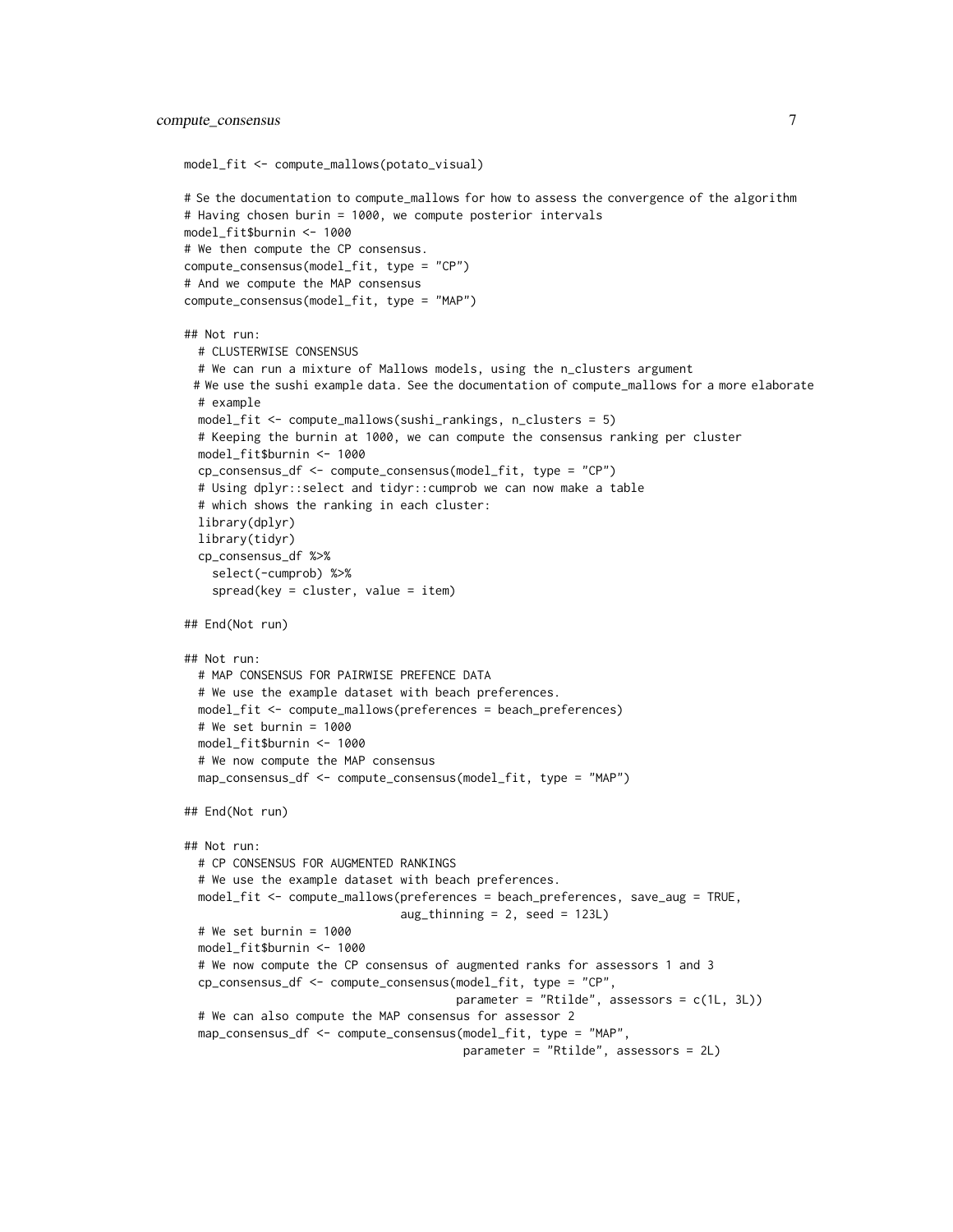```
# Caution!
# With very sparse data or with too few iterations, there may be ties in the MAP consensus
# This is illustrated below for the case of only 5 post-burnin iterations. Two MAP rankings are
# equally likely in this case (and for this seed).
model_fit <- compute_mallows(preferences = beach_preferences, nmc = 1005,
                              save_aug = TRUE, aug_thinning = 1, seed = 123L)
model_fit$burnin <- 1000
compute_consensus(model_fit, type = "MAP", parameter = "Rtilde", assessors = 2L)
```
## End(Not run)

<span id="page-7-1"></span>compute\_mallows *Preference Learning with the Mallows Rank Model*

#### **Description**

Compute the posterior distributions of the parameters of the Bayesian Mallows Rank Model, given rankings or preferences stated by a set of assessors.

The BayesMallows package uses the following parametrization of the Mallows rank model (Mallows 1957):

 $p(r|\alpha, \rho) = (1/Z_n(\alpha)) \exp(-\alpha/nd(r, \rho))$ 

where r is a ranking,  $\alpha$  is a scale parameter,  $\rho$  is the latent consensus ranking,  $Z_n(\alpha)$  is the partition function (normalizing constant), and  $d(r, \rho)$  is a distance function measuring the distance between r and  $\rho$ . Note that some authors use a Mallows model without division by n in the exponent; this includes the PerMallows package, whose scale parameter  $\theta$  corresponds to  $\alpha/n$  in the BayesMallows package. We refer to (Vitelli et al. 2018) for further details of the Bayesian Mallows model.

compute\_mallows always returns posterior distributions of the latent consensus ranking  $\rho$  and the scale parameter  $\alpha$ . Several distance measures are supported, and the preferences can take the form of complete or incomplete rankings, as well as pairwise preferences. compute\_mallows can also compute mixtures of Mallows models, for clustering of assessors with similar preferences.

#### Usage

```
compute_mallows(
  rankings = NULL,
 preferences = NULL,
 metric = "footrule",
  error_model = NULL,
  n_clusters = 1L,
  save_clus = FALSE,
  clus_{thin} = 1L,
  nmc = 2000L,
  leap\_size = max(1L, floor(n\_items/5)),swap = 1L,
  rho_init = NULL,
  rho_thinning = 1L,
```
<span id="page-7-0"></span>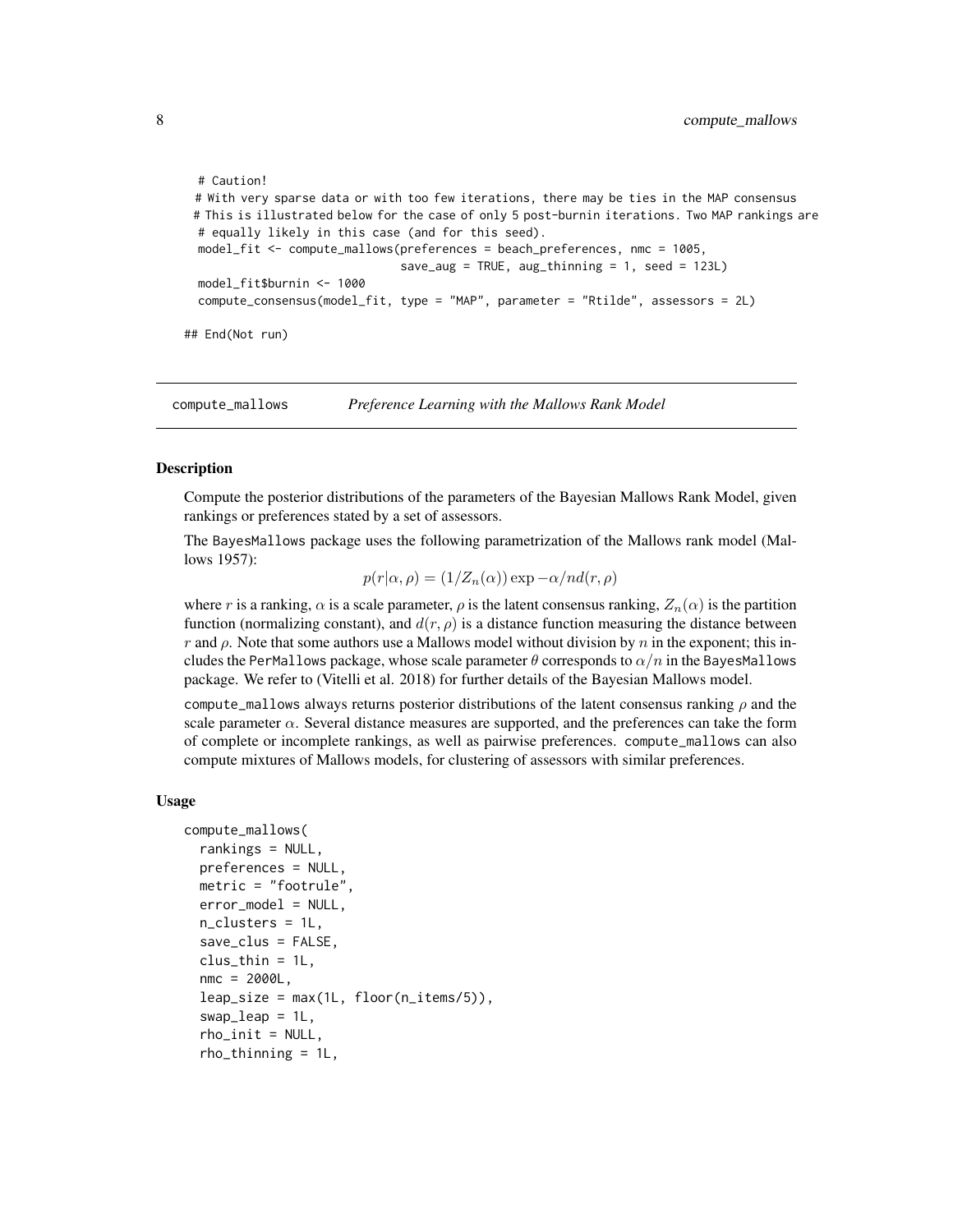### <span id="page-8-0"></span>compute\_mallows 9

```
alpha_prop_sd = 0.1,
alpha\_init = 1,
alpha_jump = 1L,
lambda = 0.001,alpha_{max} = 1e+06,
psi = 10L,
include_wcd = (n_clusters > 1),save_aug = FALSE,
aug_thinning = 1L,
logz_estimate = NULL,
verbose = FALSE,
validate_rankings = TRUE,
constraints = NULL,
save_ind_clus = FALSE,
seed = NULL
```
### $\mathcal{L}$

### Arguments

| rankings    | A matrix of ranked items, of size n_assessors x n_items. See create_ranking<br>if you have an ordered set of items that need to be converted to rankings. If<br>preferences is provided, rankings is an optional initial value of the rankings,<br>generated by generate_initial_ranking. If rankings has column names,<br>these are assumed to be the names of the items.                                                                                                                                                                                             |
|-------------|------------------------------------------------------------------------------------------------------------------------------------------------------------------------------------------------------------------------------------------------------------------------------------------------------------------------------------------------------------------------------------------------------------------------------------------------------------------------------------------------------------------------------------------------------------------------|
| preferences | A dataframe with pairwise comparisons, with 3 columns, named assessor,<br>bottom_item, and top_item, and one row for each stated preference. Given a<br>set of pairwise preferences, generate a transitive closure using generate_transitive_closure.<br>This will give preferences the class "BayesMallowsTC". If preferences is<br>not of class "BayesMallowsTC", compute_mallows will call generate_transitive_closure<br>on preferences before computations are done. In the current version, the pair-<br>wise preferences are assumed to be mutually compatible. |
| metric      | A character string specifying the distance metric to use in the Bayesian Mallows<br>Model. Available options are "footrule", "spearman", "cayley", "hamming",<br>"kendall", and "ulam". The distance given by metric is also used to compute<br>within-cluster distances, when include_wcd = TRUE.                                                                                                                                                                                                                                                                     |
| error_model | Character string specifying which model to use for inconsistent rankings. De-<br>faults to NULL, which means that inconsistent rankings are not allowed. At the<br>moment, the only available other option is "bernoulli", which means that the<br>Bernoulli error model is used. See Crispino et al. (2019) for a definition of the<br>Bernoulli model.                                                                                                                                                                                                               |
| n_clusters  | Integer specifying the number of clusters, i.e., the number of mixture compo-<br>nents to use. Defaults to 1L, which means no clustering is performed. See<br>compute_mallows_mixtures for a convenience function for computing several<br>models with varying numbers of mixtures.                                                                                                                                                                                                                                                                                    |
| save_clus   | Logical specifying whether or not to save cluster assignments. Defaults to<br>FALSE.                                                                                                                                                                                                                                                                                                                                                                                                                                                                                   |
| clus_thin   | Integer specifying the thinning to be applied to cluster assignments and cluster<br>probabilities. Defaults to 1L.                                                                                                                                                                                                                                                                                                                                                                                                                                                     |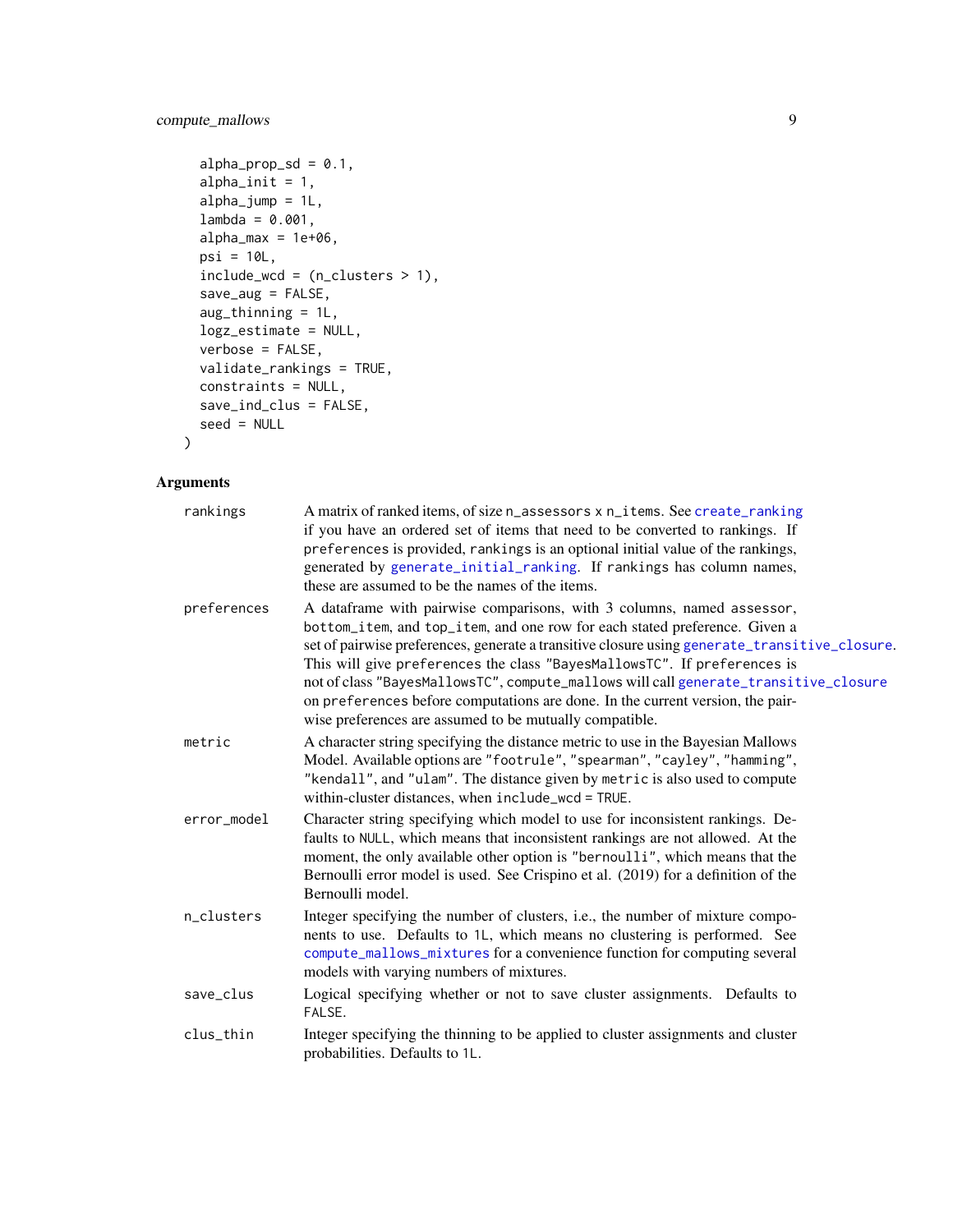<span id="page-9-0"></span>

| nmc           | Integer specifying the number of iteration of the Metropolis-Hastings algorithm<br>to run. Defaults to 2000L. See assess_convergence for tools to check conver-<br>gence of the Markov chain.                                                                                                                                                                                                                                                                          |
|---------------|------------------------------------------------------------------------------------------------------------------------------------------------------------------------------------------------------------------------------------------------------------------------------------------------------------------------------------------------------------------------------------------------------------------------------------------------------------------------|
| leap_size     | Integer specifying the step size of the leap-and-shift proposal distribution. De-<br>faults $floor(n_i$ tems $/5)$ .                                                                                                                                                                                                                                                                                                                                                   |
| swap_leap     | Integer specifying the step size of the Swap proposal. Only used when error_model<br>is not NULL.                                                                                                                                                                                                                                                                                                                                                                      |
| rho_init      | Numeric vector specifying the initial value of the latent consensus ranking $\rho$ .<br>Defaults to NULL, which means that the initial value is set randomly. If rho_init<br>is provided when n_clusters > 1, each mixture component $\rho_c$ gets the same<br>initial value.                                                                                                                                                                                          |
| rho_thinning  | Integer specifying the thinning of rho to be performed in the Metropolis-Hast-<br>ings algorithm. Defaults to 1L. compute_mallows save every rho_thinningth<br>value of $\rho$ .                                                                                                                                                                                                                                                                                       |
| alpha_prop_sd | Numeric value specifying the standard deviation of the lognormal proposal dis-<br>tribution used for $\alpha$ in the Metropolis-Hastings algorithm. Defaults to 0.1.                                                                                                                                                                                                                                                                                                   |
| alpha_init    | Numeric value specifying the initial value of the scale parameter $\alpha$ . Defaults<br>to 1. When n_clusters > 1, each mixture component $\alpha_c$ gets the same initial<br>value.                                                                                                                                                                                                                                                                                  |
| alpha_jump    | Integer specifying how many times to sample $\rho$ between each sampling of $\alpha$ .<br>In other words, how many times to jump over $\alpha$ while sampling $\rho$ , and possi-<br>bly other parameters like augmented ranks $\hat{R}$ or cluster assignments $z$ . Setting<br>alpha_jump to a high number can speed up computation time, by reducing the<br>number of times the partition function for the Mallows model needs to be com-<br>puted. Defaults to 1L. |
| lambda        | Strictly positive numeric value specifying the rate parameter of the truncated<br>exponential prior distribution of $\alpha$ . Defaults to 0.1. When n_cluster > 1, each<br>mixture component $\alpha_c$ has the same prior distribution.                                                                                                                                                                                                                              |
| alpha_max     | Maximum value of alpha in the truncated exponential prior distribution.                                                                                                                                                                                                                                                                                                                                                                                                |
| psi           | Integer specifying the concentration parameter $\psi$ of the Dirichlet prior distri-<br>bution used for the cluster probabilities $\tau_1, \tau_2, \ldots, \tau_C$ , where C is the value of<br>n_clusters. Defaults to 10L. When n_clusters = 1, this argument is not used.                                                                                                                                                                                           |
| include_wcd   | Logical indicating whether to store the within-cluster distances computed during<br>the Metropolis-Hastings algorithm. Defaults to TRUE if n_clusters > 1 and oth-<br>erwise FALSE. Setting include_wcd = TRUE is useful when deciding the number<br>of mixture components to include, and is required by plot_elbow.                                                                                                                                                  |
| save_aug      | Logical specifying whether or not to save the augmented rankings every aug_thinningth<br>iteration, for the case of missing data or pairwise preferences. Defaults to FALSE.<br>Saving augmented data is useful for predicting the rankings each assessor would<br>give to the items not yet ranked, and is required by plot_top_k.                                                                                                                                    |
| aug_thinning  | Integer specifying the thinning for saving augmented data. Only used when<br>save_aug = TRUE. Defaults to 1L.                                                                                                                                                                                                                                                                                                                                                          |
| logz_estimate | Estimate of the partition function, computed with estimate_partition_function.<br>Be aware that when using an estimated partition function when $n_{\text{1}}$ clusters > 1,                                                                                                                                                                                                                                                                                           |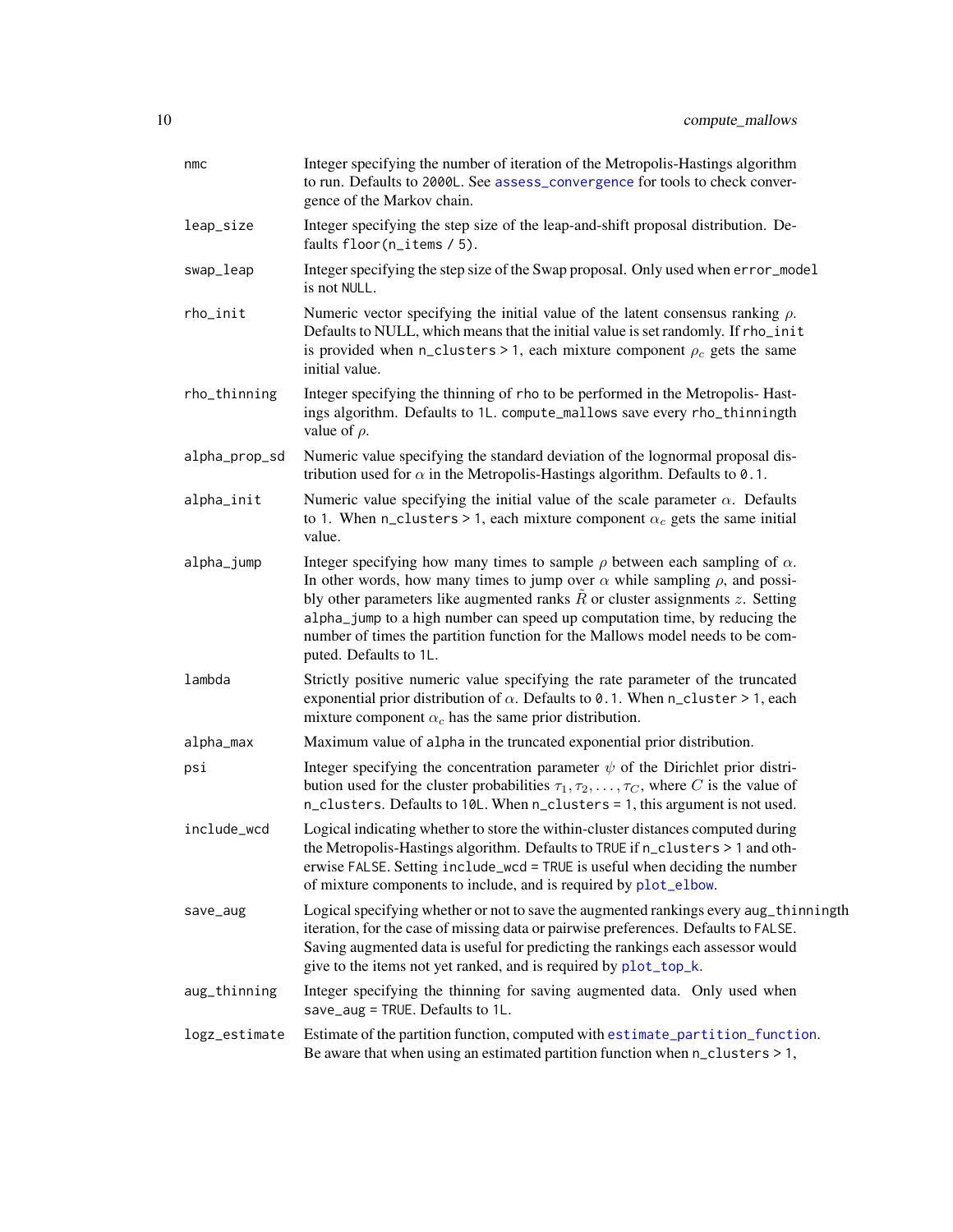<span id="page-10-0"></span>

|                   | the partition function should be estimated over the whole range of $\alpha$ values cov-<br>ered by the prior distribution for $\alpha$ with high probability. In the case that a clus-<br>ter $\alpha_c$ becomes empty during the Metropolis-Hastings algorihm, the posterior                                                                                          |
|-------------------|------------------------------------------------------------------------------------------------------------------------------------------------------------------------------------------------------------------------------------------------------------------------------------------------------------------------------------------------------------------------|
|                   | of $\alpha_c$ equals its prior. For example, if the rate parameter of the exponential prior<br>equals, say $\lambda = 0.001$ , there is about 37 % (or exactly: 1 -pexp(1000, 0.001))<br>prior probability that $\alpha_c > 1000$ . Hence when n_clusters > 1, the estimated<br>partition function should cover this range, or $\lambda$ should be increased.          |
| verbose           | Logical specifying whether to print out the progress of the Metropolis-Hastings<br>algorithm. If TRUE, a notification is printed every 1000th iteration. Defaults to<br>FALSE.                                                                                                                                                                                         |
| validate_rankings |                                                                                                                                                                                                                                                                                                                                                                        |
|                   | Logical specifying whether the rankings provided (or generated from preferences)<br>should be validated. Defaults to TRUE. Turning off this check will reduce com-<br>puting time with a large number of items or assessors.                                                                                                                                           |
| constraints       | Optional constraint set returned from generate_constraints. Defaults to NULL,<br>which means the the constraint set is computed internally. In repeated calls to<br>compute_mallows, with very large datasets, computing the constraint set may<br>be time consuming. In this case it can be beneficial to precompute it and provide<br>it as a separate argument.     |
| save_ind_clus     | Whether or not to save the individual cluster probabilities in each step. This re-<br>sults in csv files cluster_probs1.csv, cluster_probs2.csv, , being saved<br>in the calling directory. This option may slow down the code considerably,<br>but is necessary for detecting label switching using Stephen's algorithm. See<br>label_switching for more information. |
| seed              | Optional integer to be used as random number seed.                                                                                                                                                                                                                                                                                                                     |

#### Value

A list of class BayesMallows.

#### References

Crispino M, Arjas E, Vitelli V, Barrett N, Frigessi A (2019). "A Bayesian Mallows approach to nontransitive pair comparison data: How human are sounds?" *The Annals of Applied Statistics*, 13(1), 492–519. doi: [10.1214/18aoas1203,](https://doi.org/10.1214/18-aoas1203) <https://doi.org/10.1214/18-aoas1203>.

Mallows CL (1957). "Non-Null Ranking Models. I." *Biometrika*, 44(1/2), 114–130.

Vitelli V, Sørensen Ø, Crispino M, Arjas E, Frigessi A (2018). "Probabilistic Preference Learning with the Mallows Rank Model." *Journal of Machine Learning Research*, 18(1), 1–49. [https:](https://jmlr.org/papers/v18/15-481.html) [//jmlr.org/papers/v18/15-481.html](https://jmlr.org/papers/v18/15-481.html).

### See Also

[compute\\_mallows\\_mixtures](#page-13-1) for a function that computes separate Mallows models for varying numbers of clusters.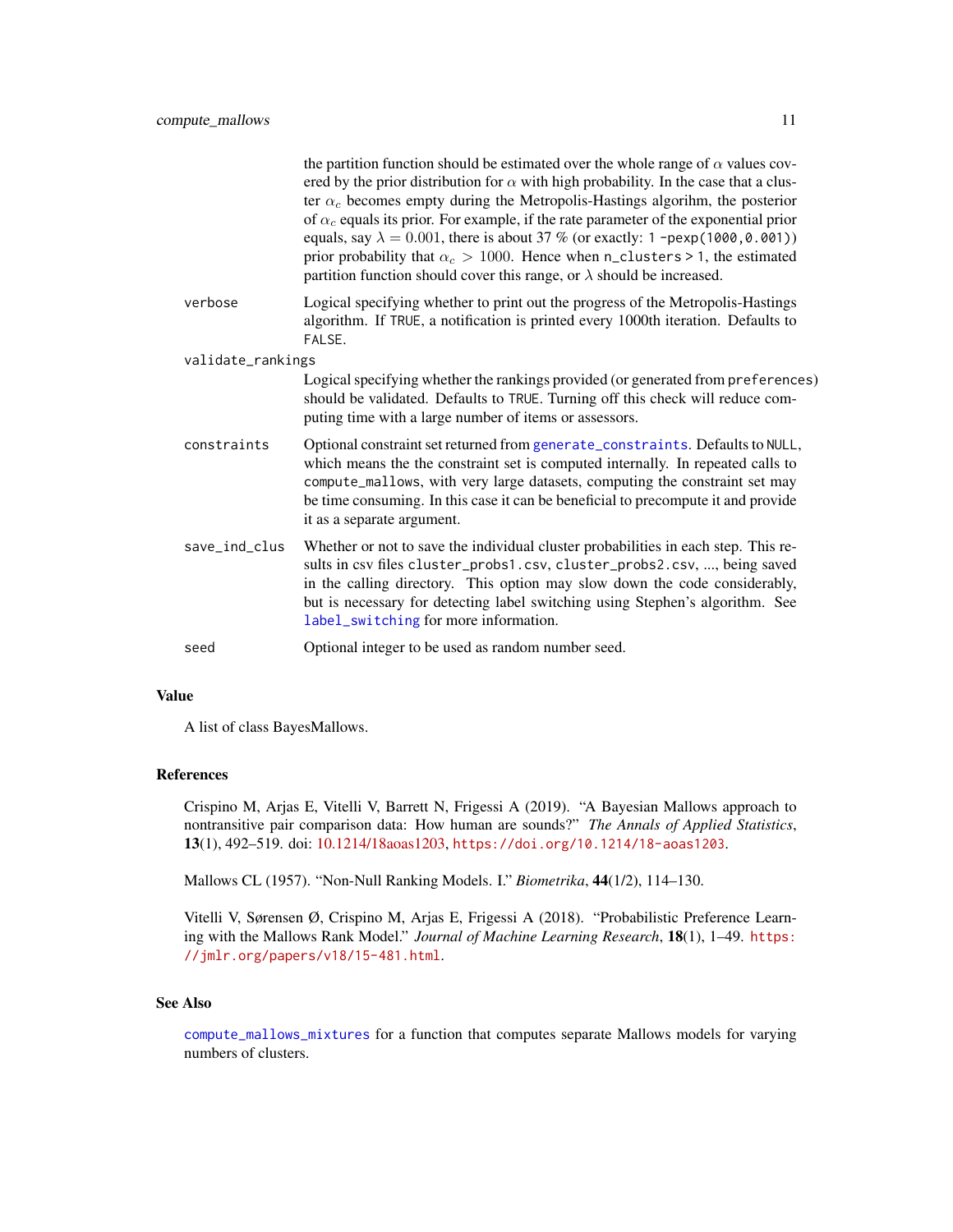```
# ANALYSIS OF COMPLETE RANKINGS
# The example datasets potato_visual and potato_weighing contain complete
# rankings of 20 items, by 12 assessors. We first analyse these using the Mallows
# model:
model_fit <- compute_mallows(potato_visual)
# We study the trace plot of the parameters
assess_convergence(model_fit, parameter = "alpha")
## Not run: assess_convergence(model_fit, parameter = "rho")
# Based on these plots, we set burnin = 1000.
model_fit$burnin <- 1000
# Next, we use the generic plot function to study the posterior distributions
# of alpha and rho
plot(model_fit, parameter = "alpha")
## Not run: plot(model_fit, parameter = "rho", items = 10:15)
# We can also compute the CP consensus posterior ranking
compute_consensus(model_fit, type = "CP")
# And we can compute the posterior intervals:
# First we compute the interval for alpha
compute_posterior_intervals(model_fit, parameter = "alpha")
# Then we compute the interval for all the items
## Not run: compute_posterior_intervals(model_fit, parameter = "rho")
# ANALYSIS OF PAIRWISE PREFERENCES
## Not run:
 # The example dataset beach_preferences contains pairwise
 # preferences between beaches stated by 60 assessors. There
 # is a total of 15 beaches in the dataset.
 # In order to use it, we first generate all the orderings
 # implied by the pairwise preferences.
 beach_tc <- generate_transitive_closure(beach_preferences)
 # We also generate an inital rankings
 beach_rankings <- generate_initial_ranking(beach_tc, n_items = 15)
 # We then run the Bayesian Mallows rank model
 # We save the augmented data for diagnostics purposes.
 model_fit <- compute_mallows(rankings = beach_rankings,
                               preferences = beach_tc,
                               save_aug = TRUE,verbose = TRUE)
 # We can assess the convergence of the scale parameter
 assess_convergence(model_fit)
 # We can assess the convergence of latent rankings. Here we
 # show beaches 1-5.
 assess_convergence(model_fit, parameter = "rho", items = 1:5)
 # We can also look at the convergence of the augmented rankings for
 # each assessor.
 assess_convergence(model_fit, parameter = "Rtilde",
                     items = c(2, 4), assessors = c(1, 2))
```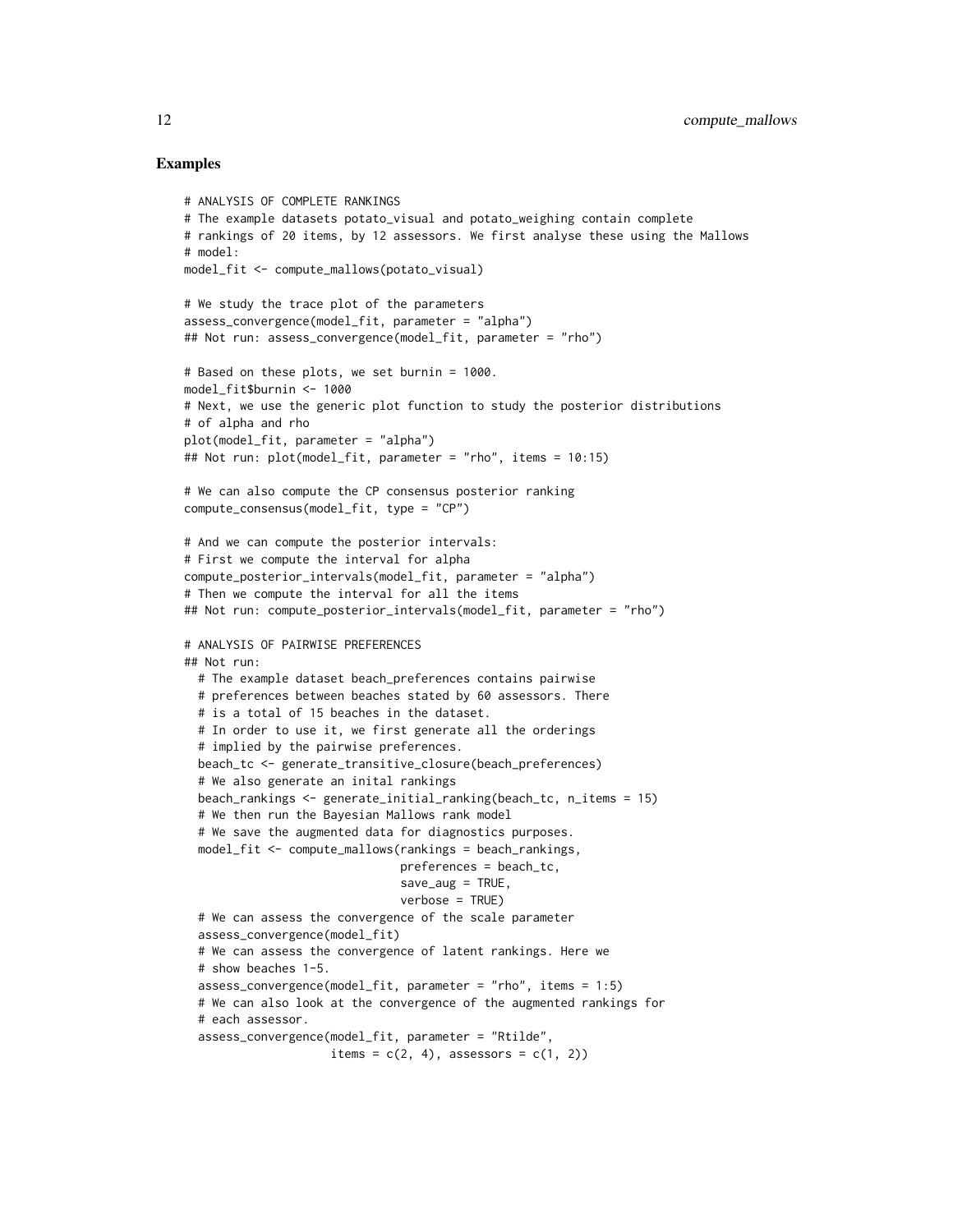```
# Notice how, for assessor 1, the lines cross each other, while
 # beach 2 consistently has a higher rank value (lower preference) for
 # assessor 2. We can see why by looking at the implied orderings in
 # beach_tc
 library(dplyr)
 beach_tc %>%
   filter(assessor %in% c(1, 2),
          bottom_item %in% c(2, 4) & top_item %in% c(2, 4))
 # Assessor 1 has no implied ordering between beach 2 and beach 4,
 # while assessor 2 has the implied ordering that beach 4 is preferred
 # to beach 2. This is reflected in the trace plots.
## End(Not run)
# CLUSTERING OF ASSESSORS WITH SIMILAR PREFERENCES
## Not run:
 # The example dataset sushi_rankings contains 5000 complete
 # rankings of 10 types of sushi
 # We start with computing a 3-cluster solution, and save
 # cluster assignments by setting save_clus = TRUE
 model_fit <- compute_mallows(sushi_rankings, n_clusters = 3,
                               nmc = 10000, save_clus = TRUE, verbose = TRUE)
 # We then assess convergence of the scale parameter alpha
 assess_convergence(model_fit)
 # Next, we assess convergence of the cluster probabilities
 assess_convergence(model_fit, parameter = "cluster_probs")
 # Based on this, we set burnin = 1000
 # We now plot the posterior density of the scale parameters alpha in
 # each mixture:
 model_fit$burnin <- 1000
 plot(model_fit, parameter = "alpha")
 # We can also compute the posterior density of the cluster probabilities
 plot(model_fit, parameter = "cluster_probs")
 # We can also plot the posterior cluster assignment. In this case,
 # the assessors are sorted according to their maximum a posteriori cluster estimate.
 plot(model_fit, parameter = "cluster_assignment")
 # We can also assign each assessor to a cluster
 cluster_assignments <- assign_cluster(model_fit, soft = FALSE)
## End(Not run)
# DETERMINING THE NUMBER OF CLUSTERS
## Not run:
 # Continuing with the sushi data, we can determine the number of cluster
 # Let us look at any number of clusters from 1 to 10
 # We use the convenience function compute_mallows_mixtures
 n_{\text{clusters}} \leftarrow \text{seq}(\text{from} = 1, \text{to} = 10)models <- compute_mallows_mixtures(n_clusters = n_clusters, rankings = sushi_rankings,
                                     nmc = 6000, alpha_jump = 10, include_wcd = TRUE)
 # models is a list in which each element is an object of class BayesMallows,
 # returned from compute_mallows
 # We can create an elbow plot
 plot_elbow(models, burnin = 1000)
```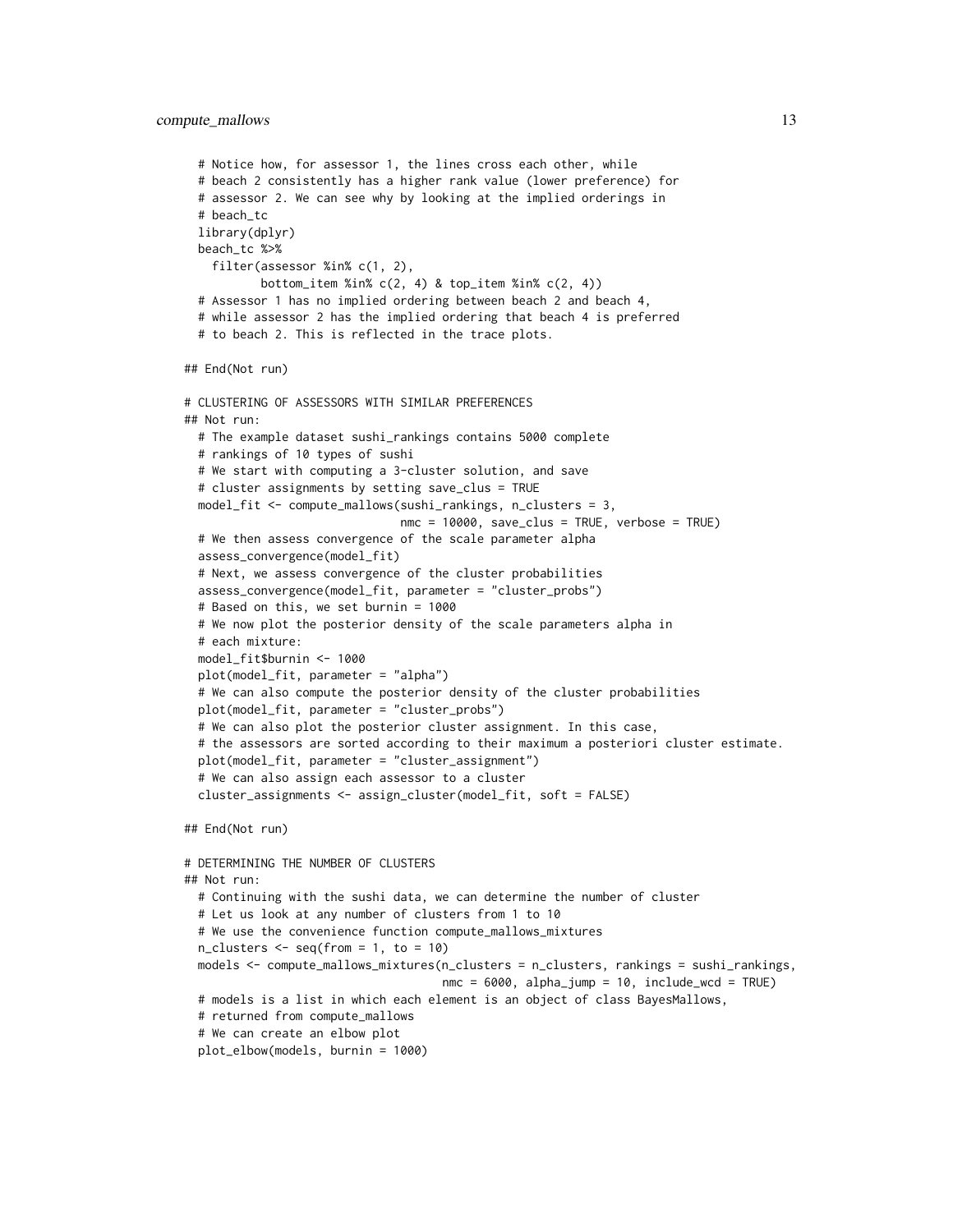# We then select the number of cluster at a point where this plot has # an "elbow", e.g., at 6 clusters.

## End(Not run)

<span id="page-13-1"></span>compute\_mallows\_mixtures

*Compute Mixtures of Mallows Models*

### Description

Convenience function for computing Mallows models with varying numbers of mixtures. This is useful for deciding the number of mixtures to use in the final model.

#### Usage

```
compute_mallows_mixtures(n_clusters, ..., cl = NULL)
```
#### Arguments

| n clusters              | Integer vector specifying the number of clusters to use.                                    |
|-------------------------|---------------------------------------------------------------------------------------------|
| $\cdot$ $\cdot$ $\cdot$ | Other named arguments, passed to compute_mallows.                                           |
| cl                      | Optional computing cluster used for parallelization, returned from parallel: : makeCluster. |
|                         | Defaults to NULL.                                                                           |

#### Value

A list of Mallows models of class BayesMallowsMixtures, with one element for each number of mixtures that was computed. This object can be studied with [plot\\_elbow](#page-27-1).

```
# DETERMINING THE NUMBER OF CLUSTERS IN THE SUSHI EXAMPLE DATA
## Not run:
 # Let us look at any number of clusters from 1 to 10
 # We use the convenience function compute_mallows_mixtures
 n_{\text{clusters}} \leftarrow \text{seq}(\text{from} = 1, \text{to} = 10)models <- compute_mallows_mixtures(n_clusters = n_clusters,
                                       rankings = sushi_rankings,
                                       include_wcd = TRUE)
 # models is a list in which each element is an object of class BayesMallows,
 # returned from compute_mallows
 # We can create an elbow plot
 plot_elbow(models, burnin = 1000)
 # We then select the number of cluster at a point where this plot has
 # an "elbow", e.g., n_clusters = 5.
 # Having chosen the number of clusters, we can now study the final model
```
<span id="page-13-0"></span>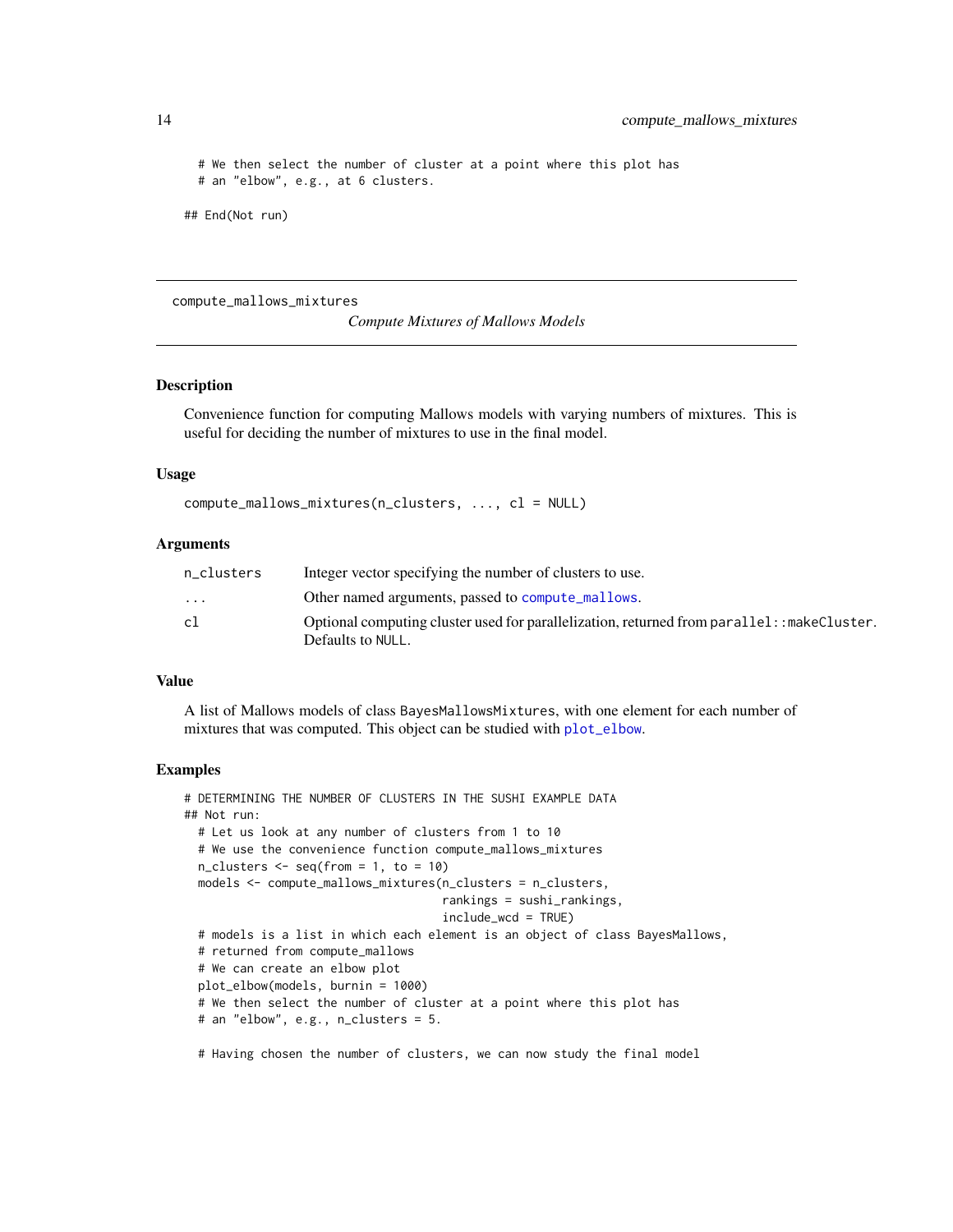```
# Rerun with 5 clusters, now setting save_clus = TRUE to get cluster assignments
 mixture_model <- compute_mallows(rankings = sushi_rankings, n_clusters = 5,
                                   include_wcd = TRUE, save_clus = TRUE)
 # Delete the models object to free some memory
 rm(models)
 # Set the burnin
 mixture_model$burnin <- 1000
 # Plot the posterior distributions of alpha per cluster
 plot(mixture_model)
 # Compute the posterior interval of alpha per cluster
 compute_posterior_intervals(mixture_model,
                              parameter = "alpha")
 # Plot the posterior distributions of cluster probabilities
 plot(mixture_model, parameter = "cluster_probs")
 # Plot the posterior probability of cluster assignment
 plot(mixture_model, parameter = "cluster_assignment")
 # Plot the posterior distribution of "tuna roll" in each cluster
 plot(mixture_model, parameter = "rho", items = "tuna roll")
 # Compute the cluster-wise CP consensus, and show one column per cluster
 cp <- compute_consensus(mixture_model, type = "CP")
 library(dplyr)
 library(tidyr)
 cp %>%
   select(-cumprob) %>%
   spread(key = cluster, value = item)# Compute the MAP consensus, and show one column per cluster
 map <- compute_consensus(mixture_model, type = "MAP")
 map %>%
   select(-probability) %>%
   spread(key = cluster, value = item)
 # RUNNING IN PARALLEL
 # Computing Mallows models with different number of mixtures in parallel leads to
 # considerably speedup
 library(parallel)
 cl <- makeCluster(detectCores() - 1)
 n_{\text{clusters}} \leftarrow \text{seq}(\text{from} = 1, \text{to} = 10)models <- compute_mallows_mixtures(n_clusters = n_clusters,
                                      rankings = sushi_rankings,
                                      include\_wcd = TRUE, cl = clstopCluster(cl)
## End(Not run)
```

```
compute_posterior_intervals
                        Compute Posterior Intervals
```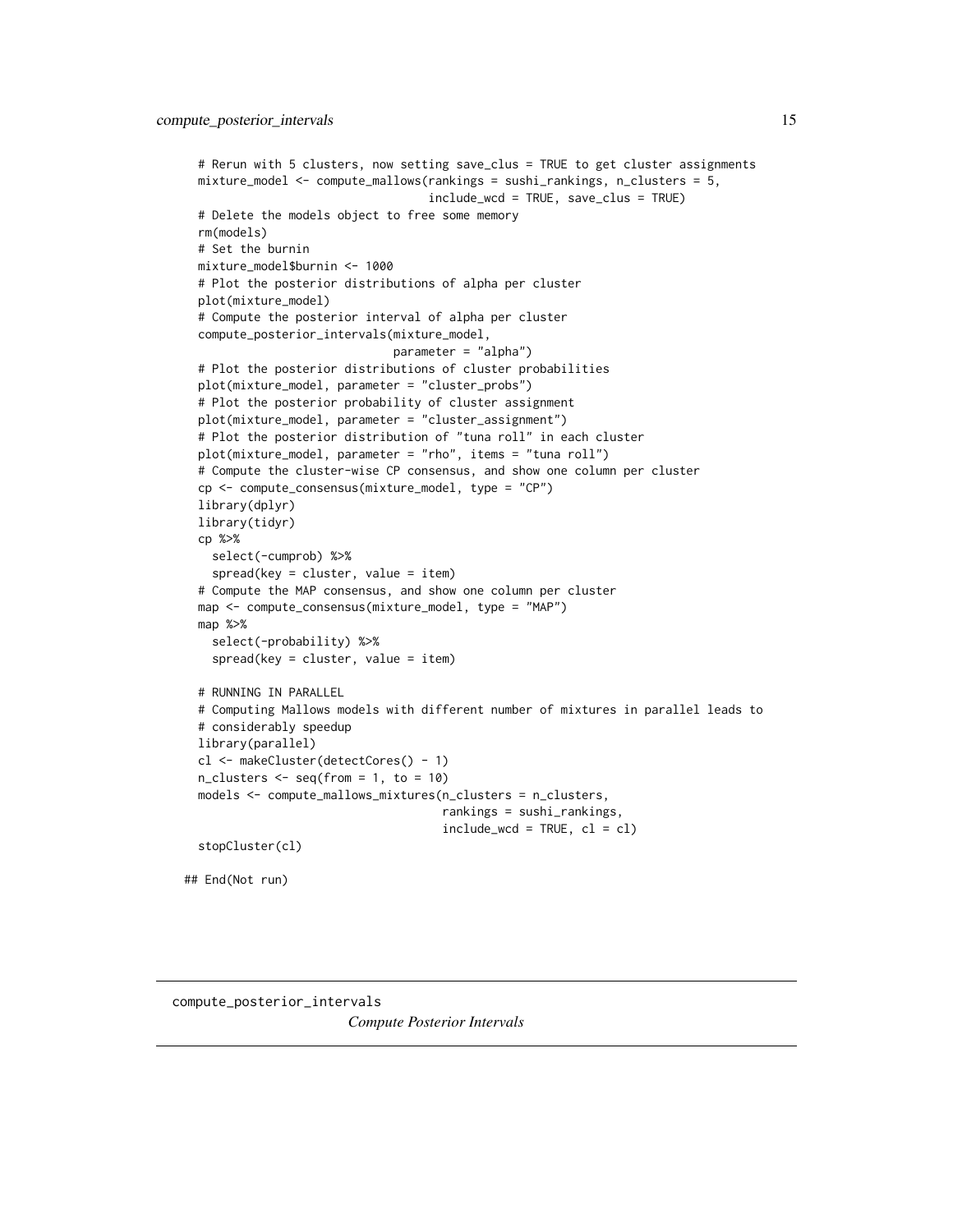#### Description

Compute posterior intervals of parameters of interest.

#### Usage

```
compute_posterior_intervals(
  model_fit,
 burnin = model_fit$burnin,
  parameter = "alpha",
  level = 0.95,decimals = 3L
)
```
### Arguments

| model_fit | An object returned from compute_mallows.                                                                                                                                                            |
|-----------|-----------------------------------------------------------------------------------------------------------------------------------------------------------------------------------------------------|
| burnin    | A numeric value specifying the number of iterations to discard as burn-in. De-<br>faults to model_fit\$burnin, and must be provided if model_fit\$burnin does<br>not exist. See assess_convergence. |
| parameter | Character string defining which parameter to compute posterior intervals for.<br>One of "alpha", "rho", or "cluster_probs". Default is "alpha".                                                     |
| level     | Decimal number in $[0, 1]$ specifying the confidence level. Defaults to 0.95.                                                                                                                       |
| decimals  | Integer specifying the number of decimals to include in posterior intervals and<br>the mean and median. Defaults to 3.                                                                              |

### Details

This function computes both the Highest Posterior Density Interval (HPDI), which may be discontinuous for bimodal distributions, and the central posterior interval, which is simply defined by the quantiles of the posterior distribution. The HPDI intervals are computed using the HDInterval package (Meredith and Kruschke 2018).

### References

Meredith M, Kruschke J (2018). *HDInterval: Highest (Posterior) Density Intervals*. R package version 0.2.0, <https://CRAN.R-project.org/package=HDInterval>.

#### See Also

[compute\\_mallows](#page-7-1)

```
# The example datasets potato_visual and potato_weighing contain complete
# rankings of 20 items, by 12 assessors. We first analyse these using the Mallows
# model:
model_fit <- compute_mallows(potato_visual)
```
<span id="page-15-0"></span>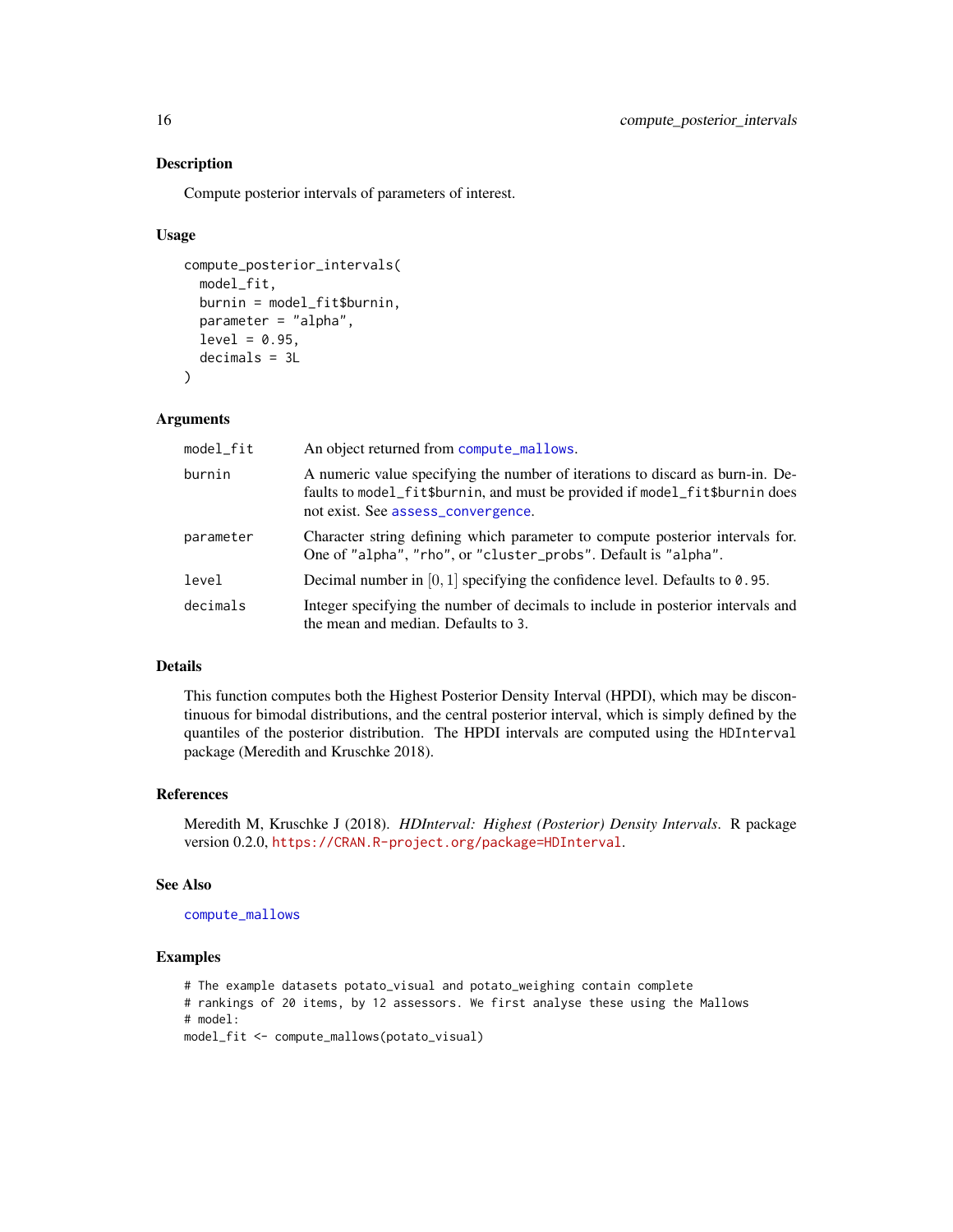```
# Se the documentation to compute_mallows for how to assess the convergence of the algorithm
# Having chosen burin = 1000, we compute posterior intervals
model_fit$burnin <- 1000
# First we compute the interval for alpha
compute_posterior_intervals(model_fit, parameter = "alpha")
# We can reduce the number decimals
compute_posterior_intervals(model_fit, parameter = "alpha", decimals = 2)
# By default, we get a 95 % interval. We can change that to 99 %.
compute_posterior_intervals(model_fit, parameter = "alpha", level = 0.99)
# We can also compute the posterior interval for the latent ranks rho
compute_posterior_intervals(model_fit, parameter = "rho")
## Not run:
 # Posterior intervals of cluster probabilities
 # We can run a mixture of Mallows models, using the n_clusters argument
 # We use the sushi example data. See the documentation of compute_mallows for a more elaborate
 # example
 model_fit <- compute_mallows(sushi_rankings, n_clusters = 5)
 # Keeping the burnin at 1000, we can compute the posterior intervals of the cluster probabilities
 compute_posterior_intervals(model_fit, burnin = 1000, parameter = "cluster_probs")
```
## End(Not run)

<span id="page-16-1"></span>estimate\_partition\_function *Estimate Partition Function*

#### Description

Estimate the logarithm of the partition function of the Mallows rank model. Choose between the importance sampling algorithm described in (Vitelli et al. 2018) and the IPFP algorithm for computing an asymptotic approximation described in (Mukherjee 2016).

#### Usage

```
estimate_partition_function(
  method = "importance_sampling",
  alpha_vector,
  n_items,
  metric,
  nmc,
  degree,
  n_iterations,
  K<sub>1</sub>cl = NULL)
```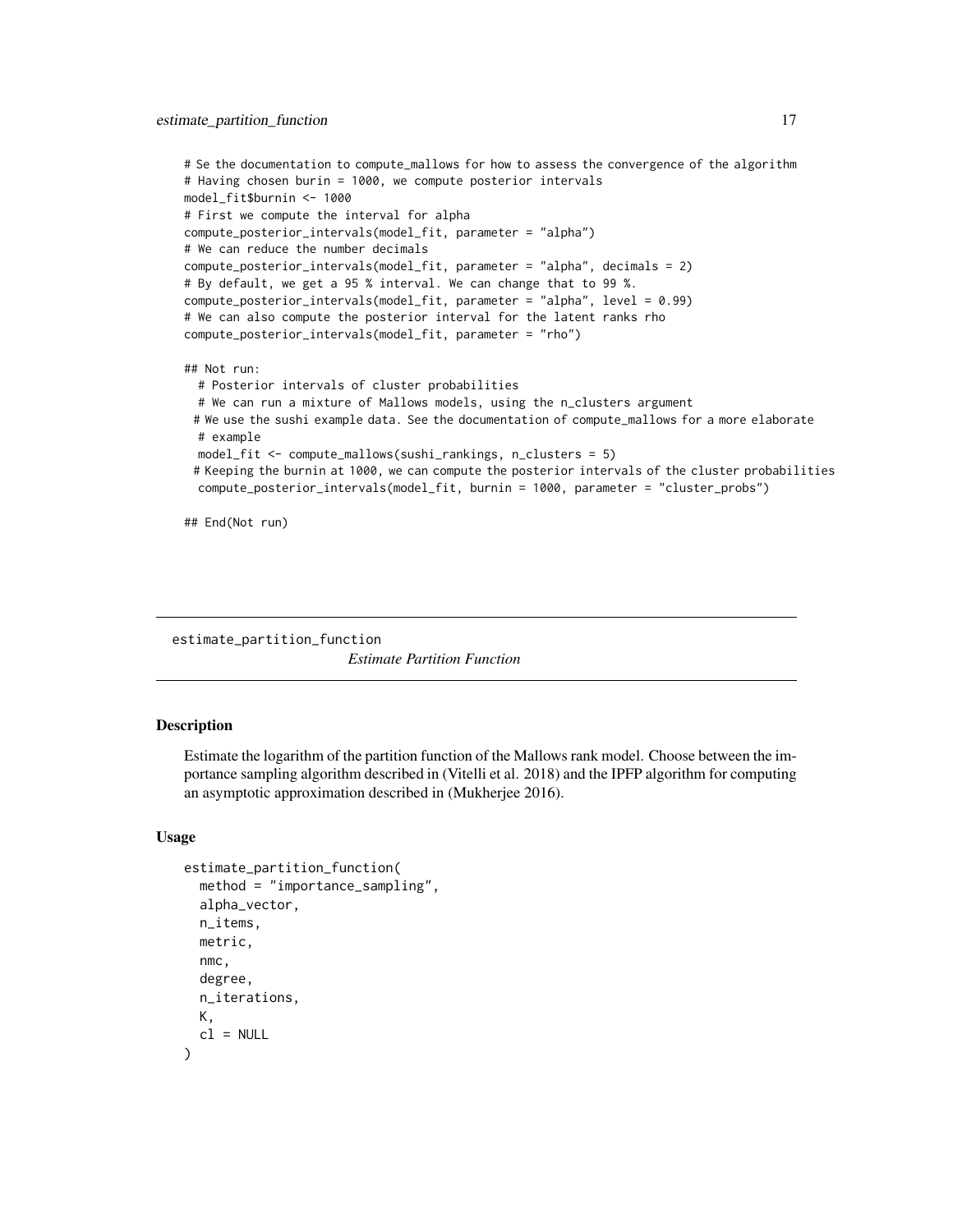#### <span id="page-17-0"></span>Arguments

| method       | Character string specifying the method to use in order to estimate the logarithm<br>of the partition function. Available options are "importance_sampling" and<br>"asymptotic". |
|--------------|---------------------------------------------------------------------------------------------------------------------------------------------------------------------------------|
| alpha_vector | Numeric vector of $\alpha$ values over which to compute the importance sampling<br>estimate.                                                                                    |
| n_items      | Integer specifying the number of items.                                                                                                                                         |
| metric       | Character string specifying the distance measure to use. Available options are<br>"footrule" and "spearman"                                                                     |
| nmc          | Integer specifying the number of Monte Carlo samples to use in the importance<br>sampling. Only used when method = "importance_sampling".                                       |
| degree       | Integer specifying the degree of the polynomial used to estimate $log(\alpha)$ from<br>the grid of values provided by the importance sampling estimate.                         |
| n_iterations | Integer specifying the number of iterations to use in the asymptotic approxima-<br>tion of the partition function. Only used when method = "asymptotic".                        |
| K            | Integer specifying the parameter $K$ in the asymptotic approximation of the par-<br>tition function. Only used when method = "asymptotic".                                      |
| cl           | Optional computing cluster used for parallelization, returned from parallel: : makeCluster.<br>Defaults to NULL. Only used when method = "importance_sampling".                 |

#### Value

A vector of length degree which can be supplied to the logz\_estimate argument of [compute\\_mallows](#page-7-1).

#### References

Mukherjee S (2016). "Estimation in exponential families on permutations." *The Annals of Statistics*, 44(2), 853–875. doi: [10.1214/15aos1389,](https://doi.org/10.1214/15-aos1389) <https://doi.org/10.1214/15-aos1389>.

Vitelli V, Sørensen Ø, Crispino M, Arjas E, Frigessi A (2018). "Probabilistic Preference Learning with the Mallows Rank Model." *Journal of Machine Learning Research*, 18(1), 1–49. [https:](https://jmlr.org/papers/v18/15-481.html) [//jmlr.org/papers/v18/15-481.html](https://jmlr.org/papers/v18/15-481.html).

```
## Not run:
 # IMPORTANCE SAMPLING
 # Let us estimate logZ(alpha) for 20 items with Spearman distance
 # We create a grid of alpha values from 0 to 10
 alpha_vector \leq seq(from = 0, to = 10, by = 0.5)
 n_items <- 20
 metric <- "spearman"
 degree <- 10
 # We start with 1e3 Monte Carlo samples
 fit1 <- estimate_partition_function(method = "importance_sampling",
                                       alpha_vector = alpha_vector,
```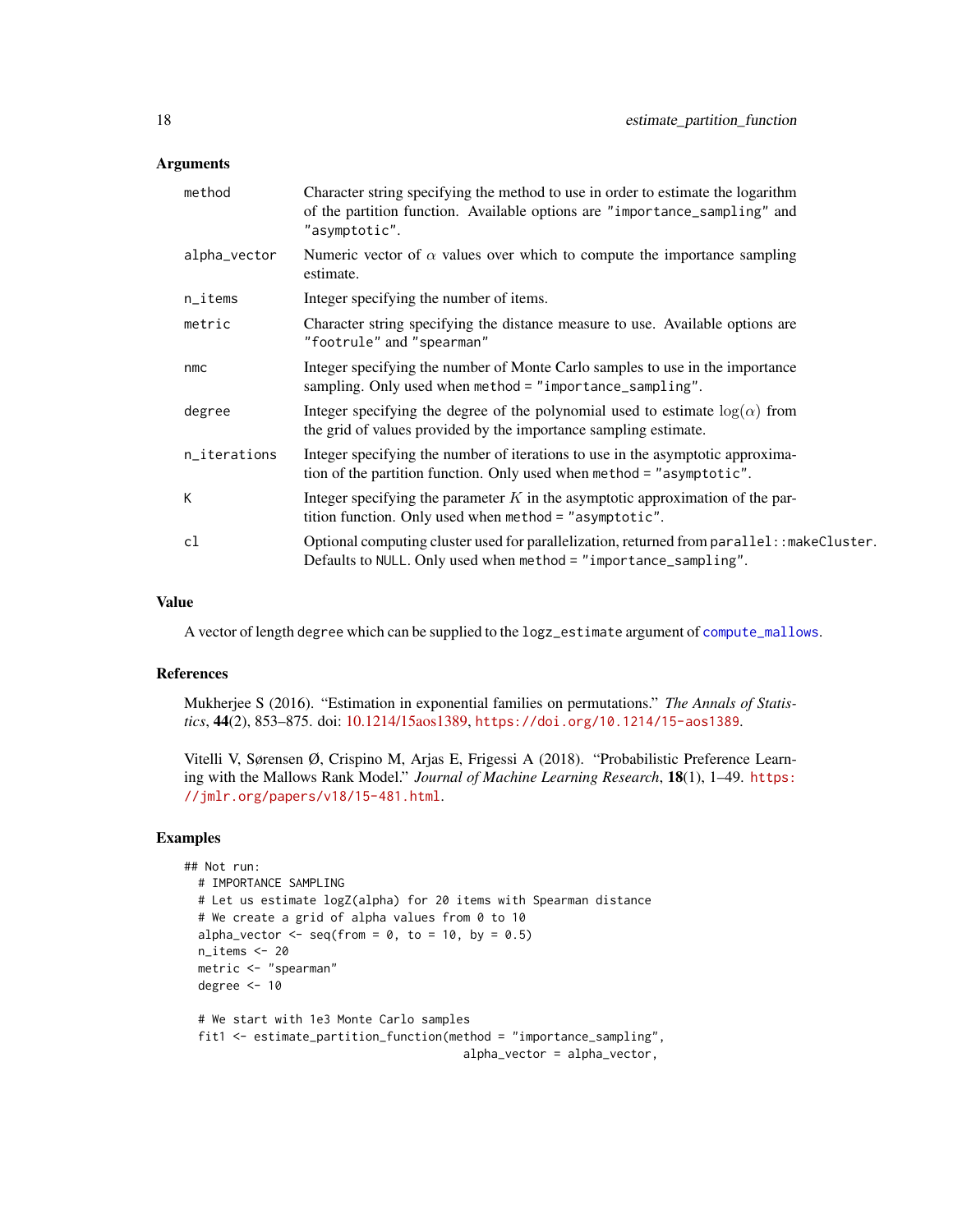```
n_items = n_items, metric = metric,
                                      nmc = 1e3, degree = degree)
# A vector of polynomial regression coefficients is returned
fit<sub>1</sub>
# Now let us recompute with 1e4 Monte Carlo samples
fit2 <- estimate_partition_function(method = "importance_sampling",
                                    alpha_vector = alpha_vector,
                                    n_items = n_items, metric = metric,
                                    nmc = 1e4, degree = degree)
# ASYMPTOTIC APPROXIMATION
# We can also compute an estimate using the asymptotic approximation
K < -20n_iterations <- 50
fit3 <- estimate_partition_function(method = "asymptotic",
                                    alpha_vector = alpha_vector,
                                    n_items = n_items, metric = metric,
                                    n_iterations = n_iterations,
                                    K = K, degree = degree)
# We write a little function for storing the estimates in a dataframe
library(dplyr)
powers \leq seq(from = 0, to = degree, by = 1)
compute_fit <- function(fit){
  tibble(alpha = alpha_vector) %>%
    rowwise() %>%
    mutate(logz_estimate = sum(alpha^power* fit))}
estimates <- bind_rows(
  "Importance Sampling 1e3" = compute_fit(fit1),
  "Importance Sampling 1e4" = compute_fit(fit2),
  "Asymptotic" = compute_fit(fit3),
  .id = "type")# We can now plot the two estimates side-by-side
library(ggplot2)
ggplot(estimates, aes(x = alpha, y = logz_estimate, color = type)) +geom_line()
# We see that the two importance sampling estimates, which are unbiased,
# overlap. The asymptotic approximation seems a bit off. It can be worthwhile
# to try different values of n_iterations and K.
# When we are happy, we can provide the coefficient vector in the
# logz_estimate argument to compute_mallows
# Say we choose to use the importance sampling estimate with 1e4 Monte Carlo samples:
model_fit <- compute_mallows(potato_visual, metric = "spearman",
                             logz_estimate = fit2)
```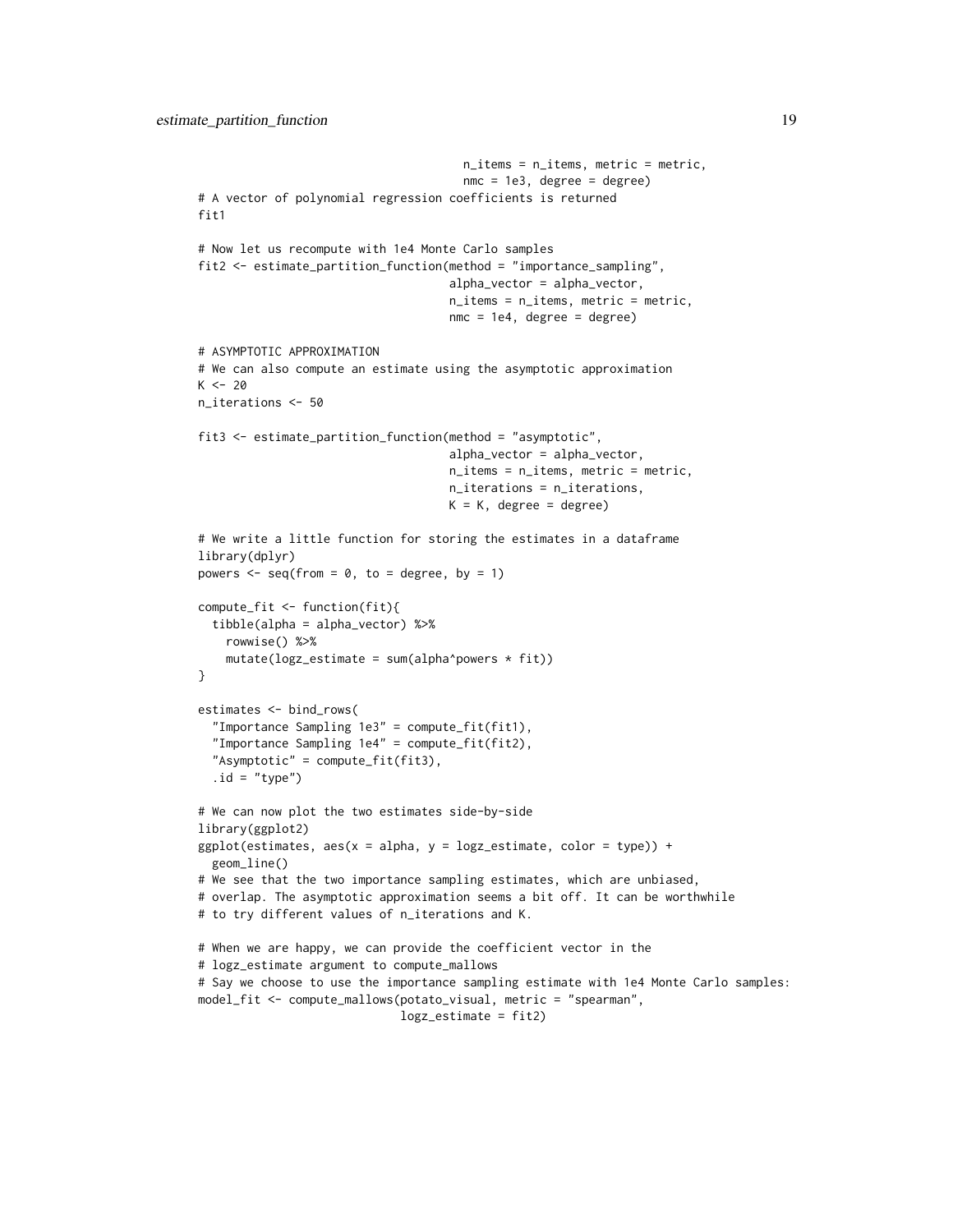<span id="page-19-0"></span>## End(Not run)

<span id="page-19-1"></span>generate\_constraints *Generate Constraint Set from Pairwise Comparisons*

#### Description

This function is relevant when [compute\\_mallows](#page-7-1) is called repeatedly with the same data, e.g., when determining the number of clusters. It precomputes a list of constraints used internally by the MCMC algorithm, which otherwise would be recomputed each time [compute\\_mallows](#page-7-1) is called.

#### Usage

```
generate_constraints(preferences, n_items, cl = NULL)
```
#### Arguments

| preferences            | Data frame of preferences. For the case of consistent rankings, preferences                                      |
|------------------------|------------------------------------------------------------------------------------------------------------------|
|                        | should be returned from generate_transitive_closure. For the case of in-                                         |
|                        | consistent preferences, when using an error model as described in Crispino et                                    |
|                        | al. (2019), a data frame of preferences can be directly provided.                                                |
| $n$ <sub>_i</sub> tems | Integer specifying the number of items.                                                                          |
| cl                     | Optional computing cluster used for parallelization, returned from parallel: : makeCluster.<br>Defaults to NULL. |
|                        |                                                                                                                  |

#### Value

A list which is used internally by the MCMC algorithm.

#### References

Crispino M, Arjas E, Vitelli V, Barrett N, Frigessi A (2019). "A Bayesian Mallows approach to nontransitive pair comparison data: How human are sounds?" *The Annals of Applied Statistics*, 13(1), 492–519. doi: [10.1214/18aoas1203,](https://doi.org/10.1214/18-aoas1203) <https://doi.org/10.1214/18-aoas1203>.

```
# Here is an example with the beach preference data.
# First, generate the transitive closure.
beach_tc <- generate_transitive_closure(beach_preferences)
# Next, generate an initial ranking.
beach_init_rank <- generate_initial_ranking(beach_tc)
# Then generate the constrain set used intervally by compute_mallows
constr <- generate_constraints(beach_tc, n_items = 15)
# Provide all these elements to compute_mallows
```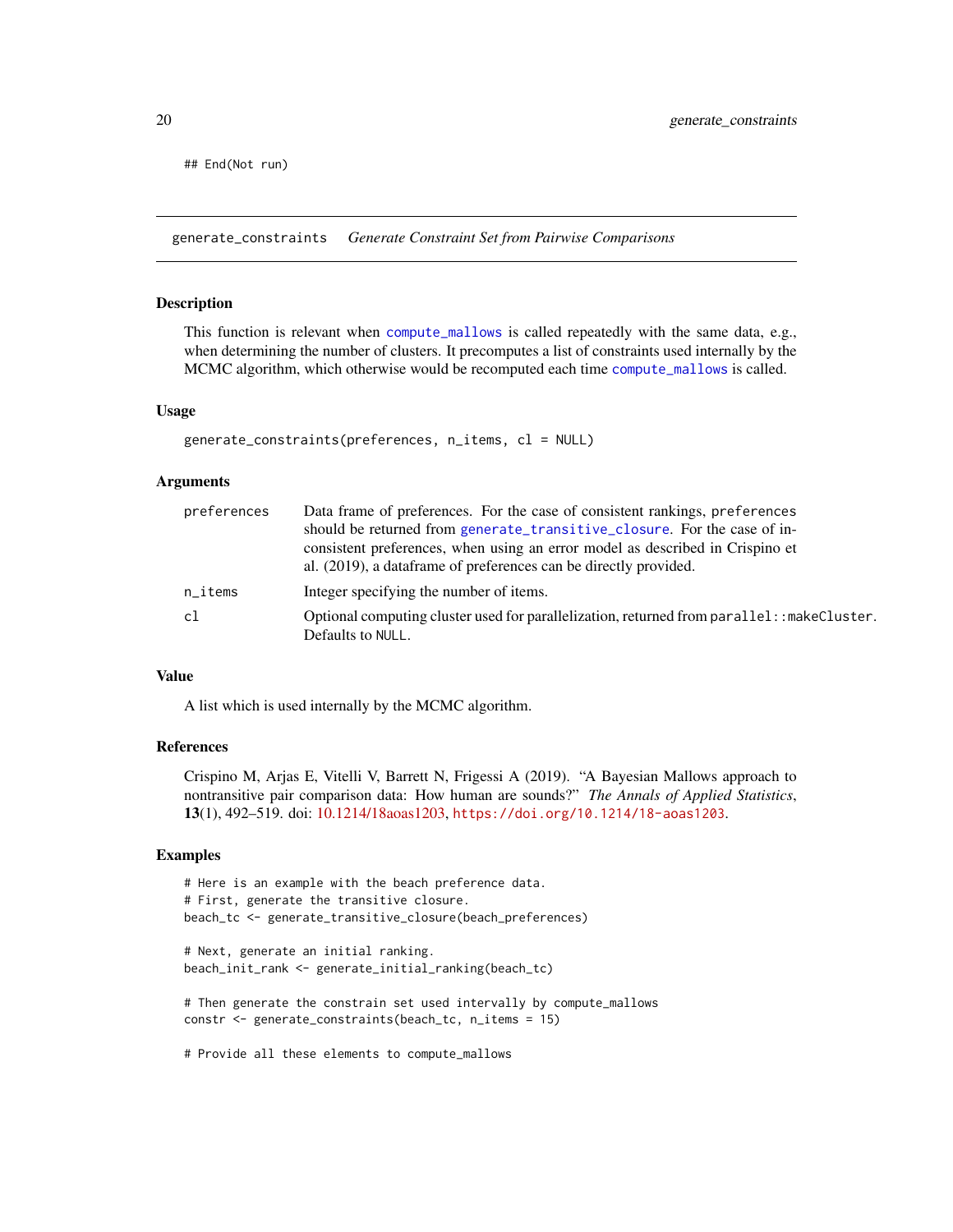```
model_fit <- compute_mallows(rankings = beach_init_rank,
preferences = beach_tc, constraints = constr)
## Not run:
  # The constraints can also be generated in parallel
  library(parallel)
  cl <- makeCluster(detectCores() - 1)
  constr <- generate_constraints(beach_tc, n_items = 15, cl = cl)
  stopCluster(cl)
## End(Not run)
```
<span id="page-20-1"></span>generate\_initial\_ranking

*Generate Initial Ranking*

#### Description

Given a consistent set of pairwise preferences, generate a complete ranking of items which is consistent with the preferences.

#### Usage

```
generate_initial_ranking(
  tc,
  n_items = max(tc[, c("bottom_item", "top_item")]),
 cl = NULL\lambda
```
### Arguments

| tc      | A dataframe with pairwise comparisons of S3 subclass BayesMallowsTC, re-<br>turned from generate_transitive_closure.                                               |
|---------|--------------------------------------------------------------------------------------------------------------------------------------------------------------------|
| n_items | The total number of items. If not provided, it is assumed to equal the largest<br>item index found in tc, i.e., $max(tc[, c('bottom_i, 'top_i, 'top_i, 'top_i])$ . |
| c1      | Optional computing cluster used for parallelization, returned from parallel: : makeCluster.<br>Defaults to NULL.                                                   |

#### Value

A matrix of rankings which can be given in the rankings argument to [compute\\_mallows](#page-7-1).

### Examples

# The example dataset beach\_preferences contains pairwise prefences of beach. # We must first generate the transitive closure beach\_tc <- generate\_transitive\_closure(beach\_preferences)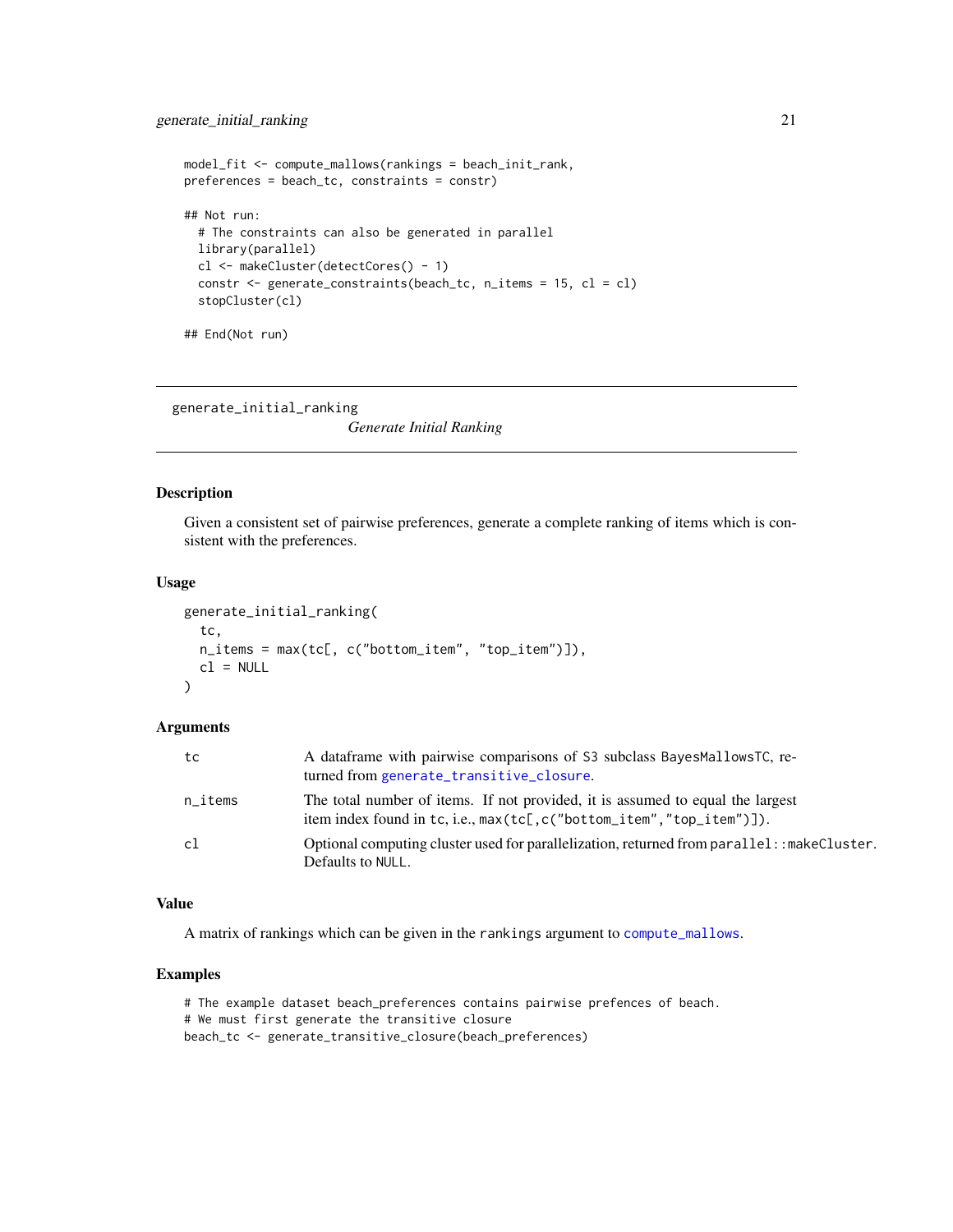```
# Next, we generate an initial ranking
beach_init <- generate_initial_ranking(beach_tc)
# Look at the first few rows:
head(beach_init)
# We can add more informative column names in order
# to get nicer posterior plots:
colnames(beach_init) <- paste("Beach", seq(from = 1, to = ncol(beach_init), by = 1))
head(beach_init)
## Not run:
 # We now give beach_init and beach_tc to compute_mallows. We tell compute_mallows
 # to save the augmented data, in order to study the convergence.
 model_fit <- compute_mallows(rankings = beach_init,
                               preferences = beach_tc,
                               nmc = 2000,
                               save_aug = TRUE)
 # We can study the acceptance rate of the augmented rankings
 assess_convergence(model_fit, parameter = "Rtilde")
 # We can also study the posterior distribution of the consensus rank of each beach
 model_fit$burnin <- 500
 plot(model_fit, parameter = "rho", items = 1:15)
## End(Not run)
## Not run:
 # The computations can also be done in parallel
 library(parallel)
 cl <- makeCluster(detectCores() - 1)
 beach_tc <- generate_transitive_closure(beach_preferences, cl = cl)
 beach_init <- generate_initial_ranking(beach_tc, cl = cl)
 stopCluster(cl)
## End(Not run)
```
<span id="page-21-1"></span>generate\_transitive\_closure *Generate Transitive Closure*

#### Description

Generate the transitive closure for a set of consistent pairwise comparisons. The result can be given in the preferences argument to [compute\\_mallows](#page-7-1).

#### Usage

```
generate_transitive_closure(df, cl = NULL)
```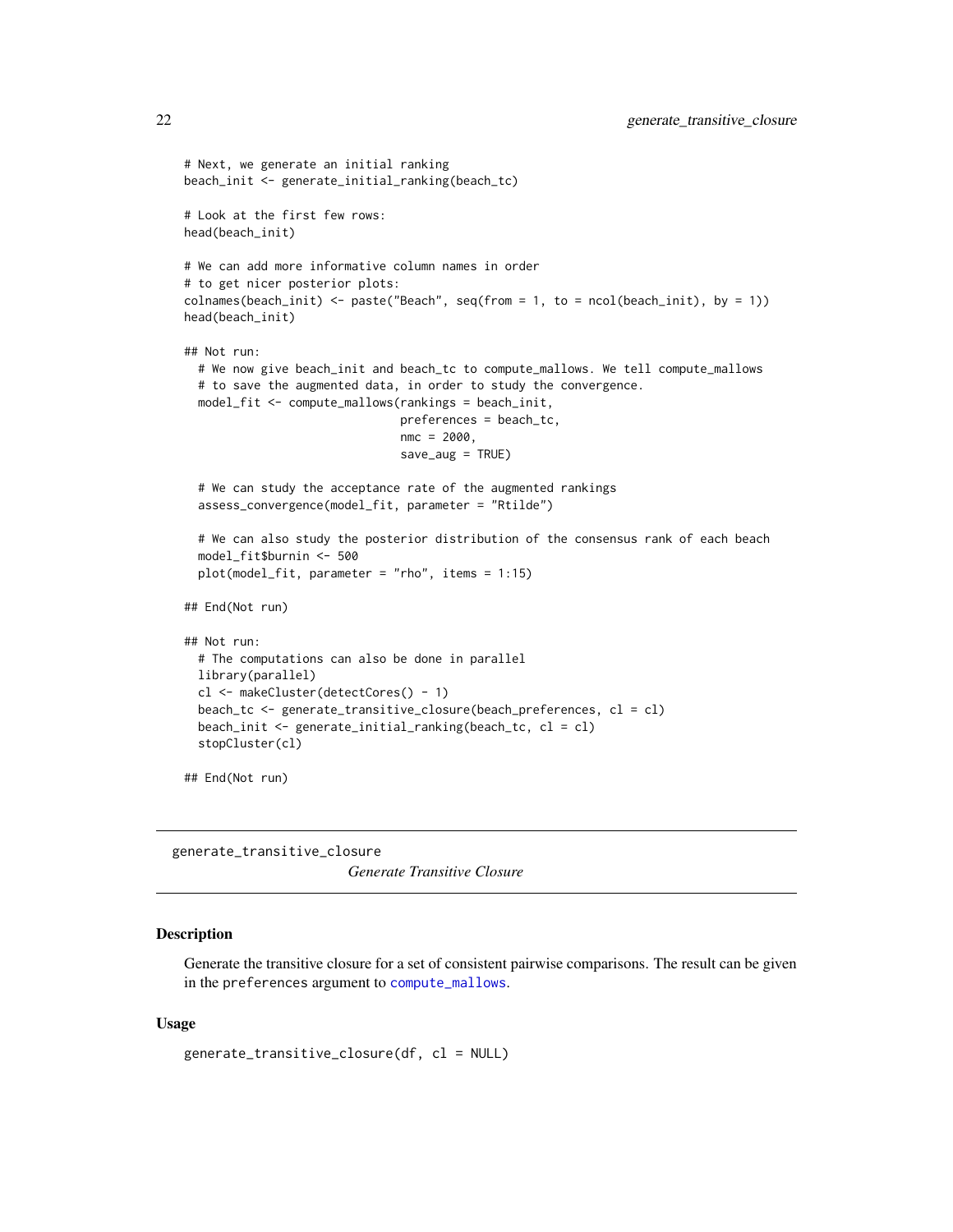#### <span id="page-22-0"></span>Arguments

df A data frame with one row per pairwise comparison, and columns assessor, top\_item, and bottom\_item. Each column contains the following:

- assessor is a numeric vector containing the assessor index, or a character vector containing the (unique) name of the assessor.
- bottom\_item is a numeric vector containing the index of the item that was disfavored in each pairwise comparison.
- top\_item is a numeric vector containing the index of the item that was preferred in each pairwise comparison.

So if we have two assessors and five items, and assessor 1 prefers item 1 to item 2 and item 1 to item 5, while assessor 2 prefers item 3 to item 5, we have the following df:

| assessor | bottom_item top_item |  |
|----------|----------------------|--|
|          |                      |  |
|          |                      |  |
|          |                      |  |

cl Optional computing cluster used for parallelization, returned from parallel::makeCluster. Defaults to NULL.

#### Value

A dataframe with the same columns as df, but with its set of rows expanded to include all pairwise preferences implied by the ones stated in df. The returned object has S3 subclass BayesMallowsTC, to indicate that this is the transitive closure.

### See Also

[generate\\_initial\\_ranking](#page-20-1)

```
# Let us first consider a simple case with two assessors, where assessor 1
# prefers item 1 to item 2, and item 1 to item 5, while assessor 2 prefers
# item 3 to item 5. We then have the following dataframe of pairwise
# comparisons:
library(dplyr)
pair_comp <- tribble(
  ~assessor, ~bottom_item, ~top_item,
  1, 2, 1,
  1, 5, 1,
  2, 5, 3
)
# We then generate the transitive closure of these preferences:
(pair_comp_tc <- generate_transitive_closure(pair_comp))
# In this case, no additional relations we implied by the ones
# stated in pair_comp, so pair_comp_tc has exactly the same rows
```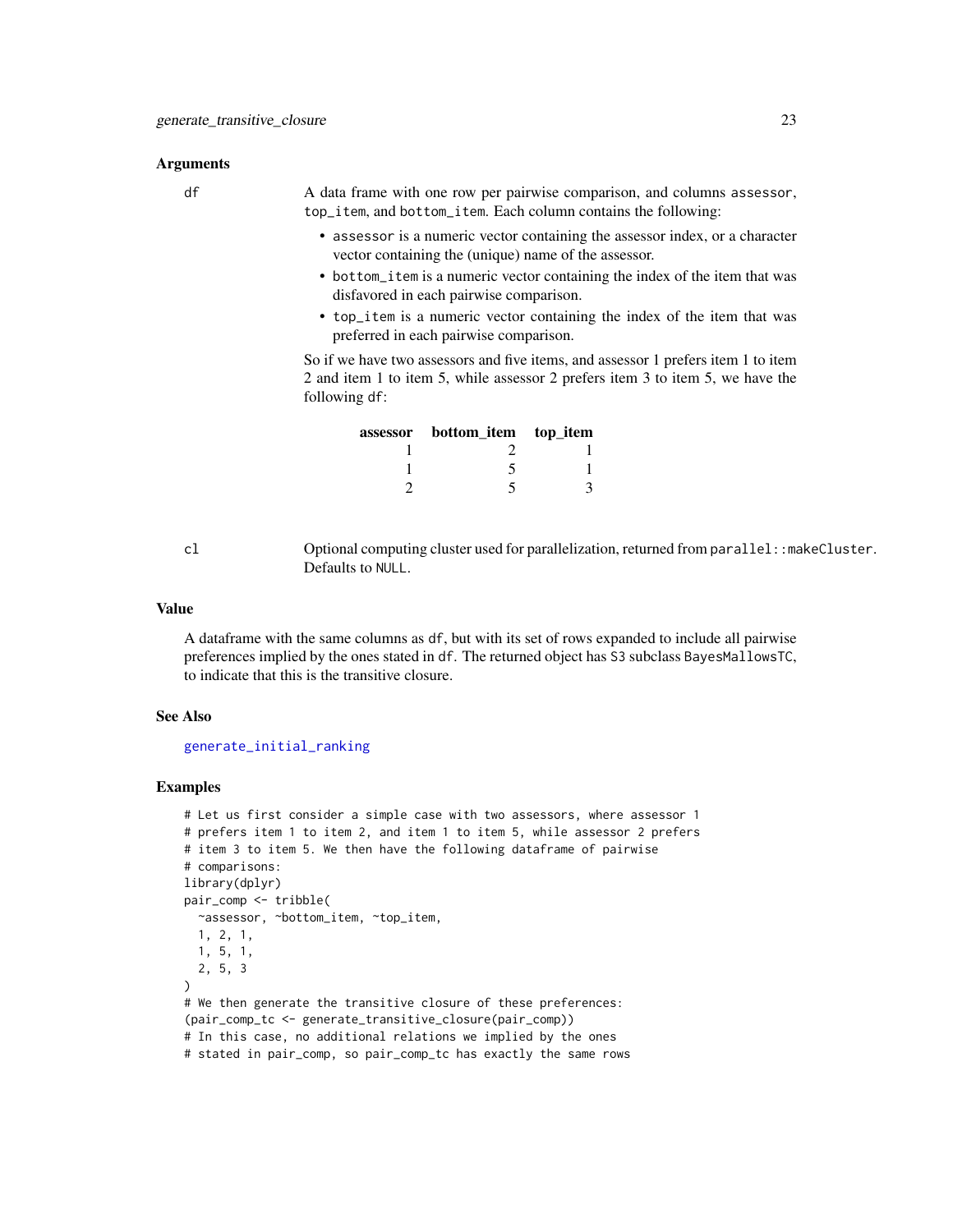```
# as pair_comp.
# Now assume that assessor 1 also preferred item 5 to item 3, and
# that assessor 2 preferred item 4 to item 3.
pair_comp <- tribble(
 ~assessor, ~bottom_item, ~top_item,
 1, 2, 1,
 1, 5, 1,
 1, 3, 5,
 2, 5, 3,
 2, 3, 4
\lambda# We generate the transitive closure again:
(pair_comp_tc <- generate_transitive_closure(pair_comp))
# We now have one implied relation for each assessor.
# For assessor 1, it is implied that 1 is preferred to 3.
# For assessor 2, it is implied that 4 is preferred to 5.
## Not run:
 # If assessor 1 in addition preferred item 3 to item 1,
 # the preferences would not be consistent. This is not yet supported by compute_mallows,
 # so it causes an error message. It will be supported in a future release of the package.
 # First, we add the inconsistent row to pair_comp
 pair_comp <- bind_rows(pair_comp,
                         tibble(assessor = 1, bottom_time = 1, top_time = 3))# This causes an error message and prints out the problematic rankings:
  (pair_comp_tc <- generate_transitive_closure(pair_comp))
## End(Not run)
## Not run:
 # The computations can also be done in parallel
 library(parallel)
 cl <- makeCluster(detectCores() - 1)
 beach_tc <- generate_transitive_closure(beach_preferences, cl = cl)
 stopCluster(cl)
## End(Not run)
```
<span id="page-23-1"></span>label\_switching *Checking for Label Switching in the Mallows Mixture Model*

#### Description

Label switching may sometimes be a problem when running mixture models. The algorithm by Stephens (Stephens 2000), implemented in the label. switching package (Papastamoulis 2016), allows assessment of label switching after MCMC. At the moment, this is the only avaiable option in the BayesMallows package. The Stephens algorithms requires the individual cluster probabilities

<span id="page-23-0"></span>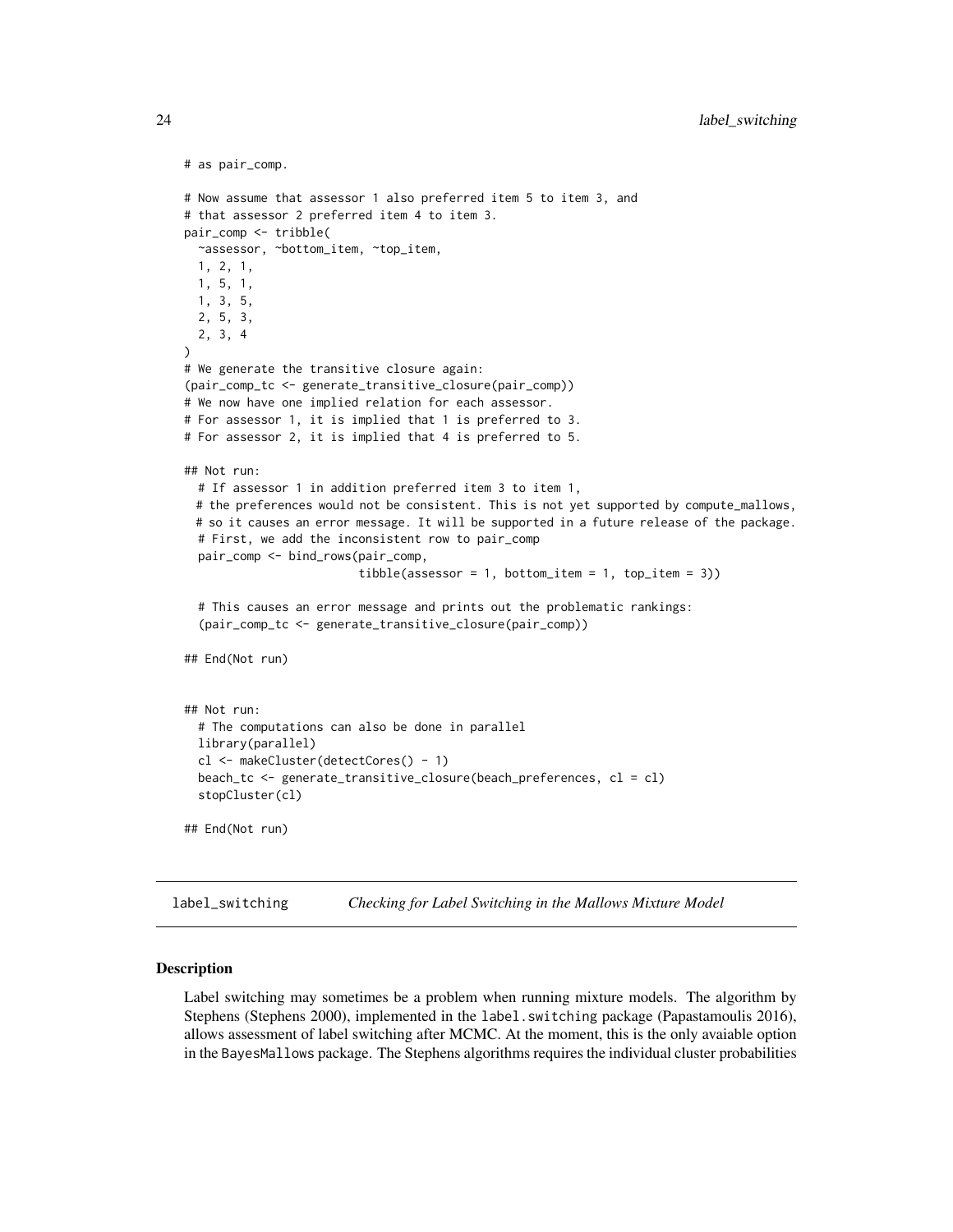#### <span id="page-24-0"></span>label\_switching 25

of each assessor to be saved in each iteration of the MCMC algorithm. As this potentially requires much memory, the current implementation of [compute\\_mallows](#page-7-1) saves these cluster probabilities to a csv file in each iteration. The example below shows how to perform such a check for label switching in practice.

Beware that this functionality is under development. Later releases might let the user determine the directory and filenames of the csv files.

### References

Papastamoulis P (2016). "label.switching: An R Package for Dealing with the Label Switching Problem in MCMC Outputs." *Journal of Statistical Software, Code Snippets*, 69(1), 1–24. ISSN 1548-7660, doi: [10.18637/jss.v069.c01,](https://doi.org/10.18637/jss.v069.c01) <https://www.jstatsoft.org/v069/c01>.

Stephens M (2000). "Dealing with label switching in mixture models." *Journal of the Royal Statistical Society: Series B (Statistical Methodology)*, 62(4), 795-809. doi: [10.1111/14679868.00265,](https://doi.org/10.1111/1467-9868.00265) <https://rss.onlinelibrary.wiley.com/doi/abs/10.1111/1467-9868.00265>.

#### Examples

#### ## Not run:

# This example shows how to assess if label switching happens in BayesMallows

```
library(BayesMallows)
# We start by creating a directory in which csv files with individual
# cluster probabilities should be saved in each step of the MCMC algorithm
dir.create("./test_label_switch")
# Next, we go into this directory
setwd("./test_label_switch/")
# For comparison, we run compute_mallows with and without saving the cluster
# probabilities The purpose of this is to assess the time it takes to save
# the cluster probabilites
system.time(m <- compute_mallows(rankings = sushi_rankings,
                                 n_clusters = 6, nmc = 2000, save_clus = TRUE,
                                 save_ind_clus = FALSE))
# With this options, compute_mallows will save cluster_probs2.csv,
# cluster_probs3.csv, ..., cluster_probs[nmc].csv.
system.time(m \leq compute_mallows(rankings = sushi_rankings, n_clusters = 6,
                                 nmc = 2000, save_clus = TRUE,
                                 save_ind_clus = TRUE))
# Next, we check convergence of alpha
assess_convergence(m)
# We set the burnin to 1000
burnin <- 1000
# Find all files that were saved. Note that the first file saved is cluster_probs2.csv
```

```
# Check the size of the files that were saved.
```
cluster\_files <- list.files(pattern = "cluster\\_probs[[:digit:]]+\\.csv")

```
paste(sum(do.call(file.size, list(cluster_files))) * 1e-6, "MB")
```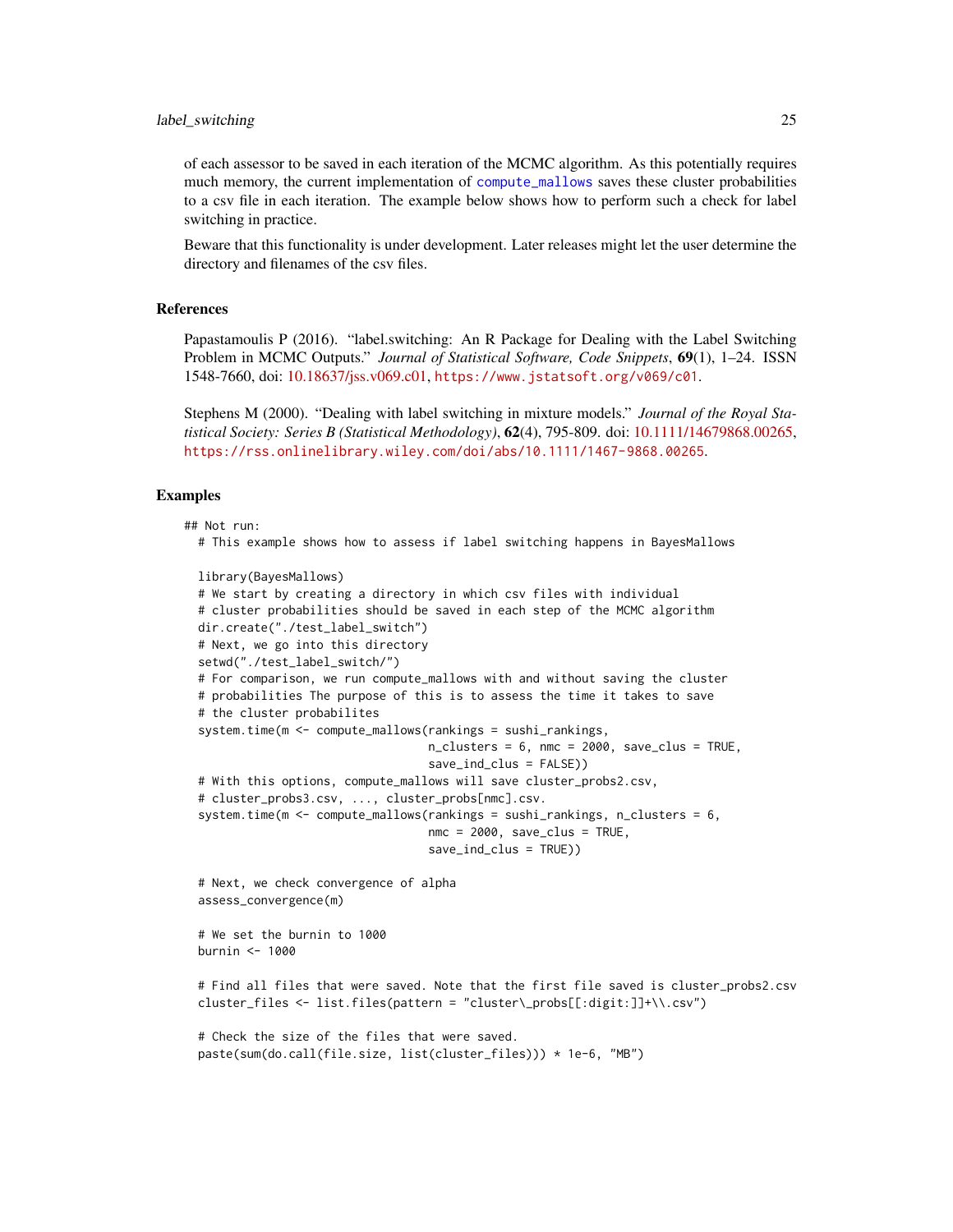```
# Find the iteration each file corresponds to, by extracting its number
 library(stringr)
 iteration_number <- as.integer(str_extract(cluster_files, "[:digit:]+"))
 # Remove all files before burnin
 file.remove(cluster_files[iteration_number <= burnin])
 # Update the vector of files, after the deletion
 cluster_files <- list.files(pattern = "cluster\_probs[[:digit:]]+\\.csv")
 # Create 3d array, with dimensions (iterations, assessors, clusters)
 prob_array <- array(dim = c(length(cluster_files), m$n_assessors, m$n_clusters))
 # Read each file, adding to the right element of the array
 library(readr)
 for(i in seq_along(cluster_files)){
   prob_array[i, , ] <- as.matrix(
     read_delim(cluster_files[[i]], delim = ",",
                col_names = FALSE, col_types = paste(rep("d", m$n_clusters),
                                                      collapse = ""))
 }
 library(dplyr)
 library(tidyr)
 # Create an tnteger array of latent allocations, as this is required by label.switching
 z <- m$cluster_assignment %>%
   filter(iteration > burnin) %>%
   mutate(value = as.integer(str_extract(value, "[:digit:]+"))) %>%
   spread(key = assessor, value = value, sep = "_") %>%
   select(-iteration) %>%
   as.matrix()
 # Now apply Stephen's algorithm
 library(label.switching)
 ls \leftarrow label.swing("STEPHENS", z = z, K = m$n_clusters, p = prob.array)# Check the proportion of cluster assignments that were switched
 mean(apply(ls$permutations$STEPHENS, 1, function(x) !all.equal(x, seq(1, m$n_clusters))))
 # Remove the rest of the csv files
 file.remove(cluster_files)
 # Move up one directory
 setwd("..")
 # Remove the directory in which the csv files were saved
 file.remove("./test_label_switch/")
## End(Not run)
```
<span id="page-25-1"></span>plot.BayesMallows *Plot Posterior Distributions*

#### Description

Plot posterior distributions of the parameters of the Mallows Rank model.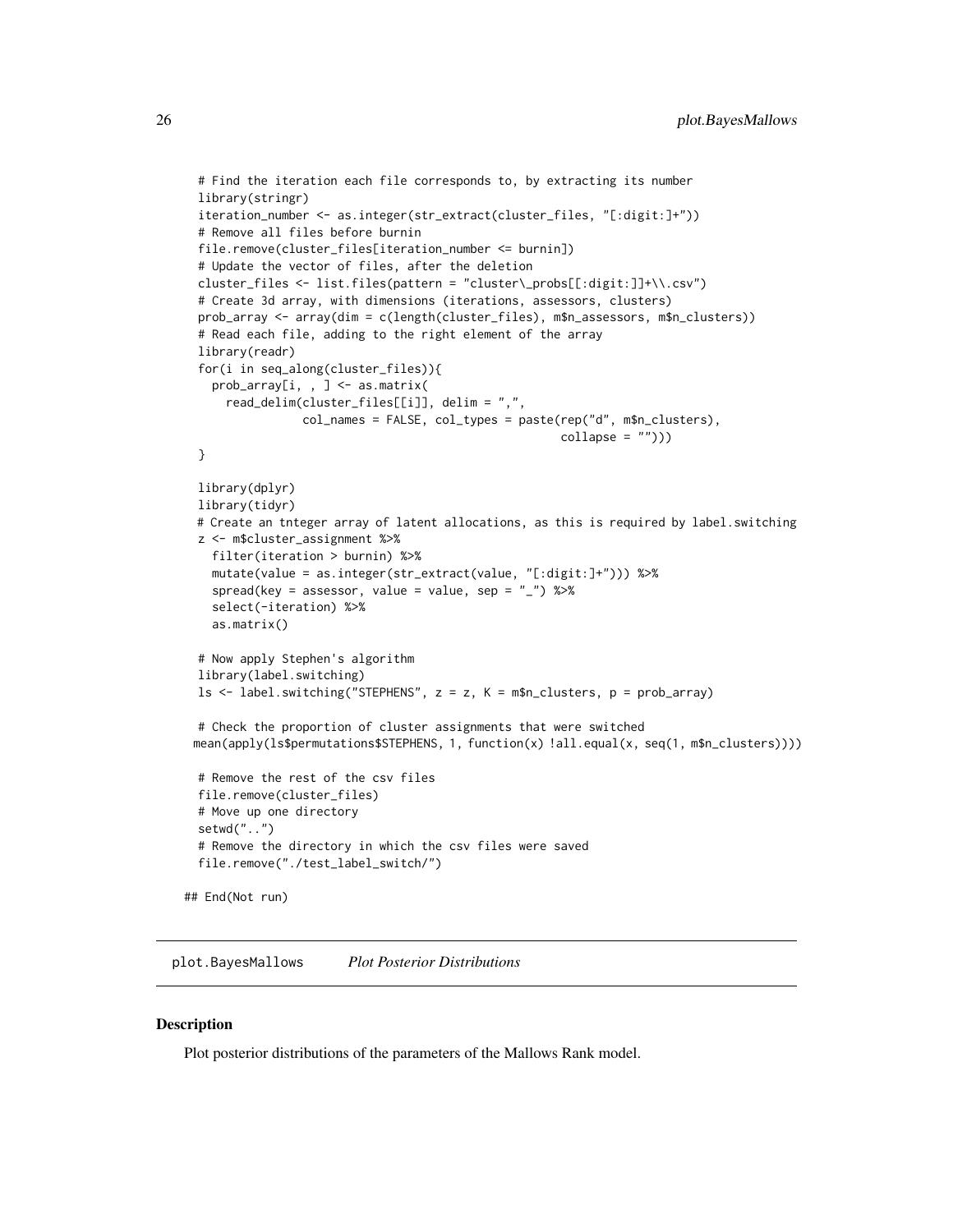### <span id="page-26-0"></span>plot.BayesMallows 27

#### Usage

```
## S3 method for class 'BayesMallows'
plot(x, burnin = x$burnin, parameter = "alpha", items = NULL, ...)
```
#### Arguments

| x         | An object of type BayesMallows, returned from compute_mallows.                                                                                                                                                               |
|-----------|------------------------------------------------------------------------------------------------------------------------------------------------------------------------------------------------------------------------------|
| burnin    | A numeric value specifying the number of iterations to discard as burn-in. De-<br>faults to x\$burnin, and must be provided if x\$burnin does not exist. See<br>assess_convergence.                                          |
| parameter | Character string defining the parameter to plot. Available options are "alpha",<br>"rho", "cluster_probs", "cluster_assignment", and "theta".                                                                                |
| items     | The items to study in the diagnostic plot for rho. Either a vector of item names,<br>corresponding to x\\$1.1 tems or a vector of indices. If NULL, five items are se-<br>lected randomly. Only used when parameter = "rho". |
| $\ddots$  | Other arguments passed to plot (not used).                                                                                                                                                                                   |
|           |                                                                                                                                                                                                                              |

#### Examples

```
# The example datasets potato_visual and potato_weighing contain complete
# rankings of 20 items, by 12 assessors. We first analyse these using the Mallows
# model:
model_fit <- compute_mallows(potato_visual)
```

```
# Se the documentation to compute_mallows for how to assess the convergence
# of the algorithm
# We set the burnin = 1000
model_fit$burnin <- 1000
# By default, the scale parameter "alpha" is plotted
plot(model_fit)
## Not run:
  # We can also plot the latent rankings "rho"
  plot(model_fit, parameter = "rho")
  # By default, a random subset of 5 items are plotted
  # Specify which items to plot in the items argument.
  plot(model_fit, parameter = "rho",
       items = c(2, 4, 6, 9, 10, 20)# When the ranking matrix has column names, we can also
  # specify these in the items argument.
  # In this case, we have the following names:
  colnames(potato_visual)
  # We can therefore get the same plot with the following call:
  plot(model_fit, parameter = "rho",
       items = c("P2", "P4", "P6", "P9", "P10", "P20"))
## End(Not run)
```
## Not run: # Plots of mixture parameters: # We can run a mixture of Mallows models, using the n\_clusters argument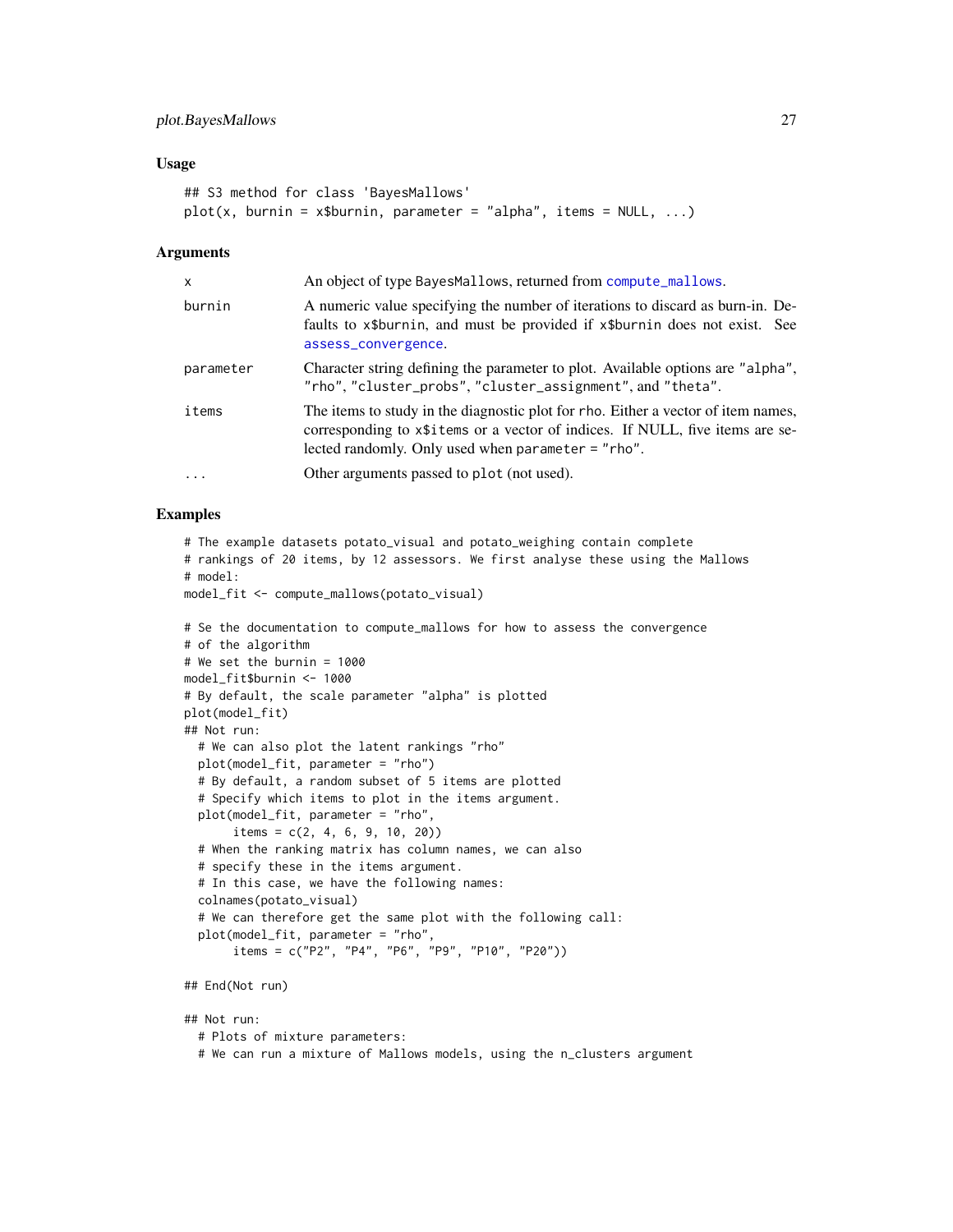# We use the sushi example data. See the documentation of compute\_mallows for a more elaborate # example

```
model_fit <- compute_mallows(sushi_rankings, n_clusters = 5, save_clus = TRUE)
model_fit$burnin <- 1000
# We can then plot the posterior distributions of the cluster probabilities
plot(model_fit, parameter = "cluster_probs")
# We can also get a cluster assignment plot, showing the assessors along the horizontal
# axis and the clusters along the vertical axis. The color show the probability
# of belonging to each clusters. The assessors are sorted along the horizontal
# axis according to their maximum a posterior cluster assignment. This plot
# illustrates the posterior uncertainty in cluster assignments.
plot(model_fit, parameter = "cluster_assignment")
# See also ?assign_cluster for a function which returns the cluster assignment
# back in a dataframe.
```
## End(Not run)

<span id="page-27-1"></span>plot\_elbow *Plot Within-Cluster Sum of Distances*

#### **Description**

Plot the within-cluster sum of distances from the corresponding cluster consensus for different number of clusters. This function is useful for selecting the number of mixture.

#### Usage

```
plot_elbow(..., burnin = NULL)
```
### Arguments

| $\cdots$ | One or more objects returned from compute_mallows, separated by comma, or           |
|----------|-------------------------------------------------------------------------------------|
|          | a list of such objects. Typically, each object has been run with a different number |
|          | of mixtures, as specified in the n_clusters argument to compute_mallows.            |
| burnin   | The number of iterations to discard as burnin. Either a vector of numbers, one      |
|          | for each model, or a single number which is taken to be the burnin for all models.  |
|          | If each model provided has a burnin element, then this is taken as the default.     |

### Value

A boxplot with the number of clusters on the horizontal axis and the with-cluster sum of distances on the vertical axis.

#### See Also

[compute\\_mallows](#page-7-1)

<span id="page-27-0"></span>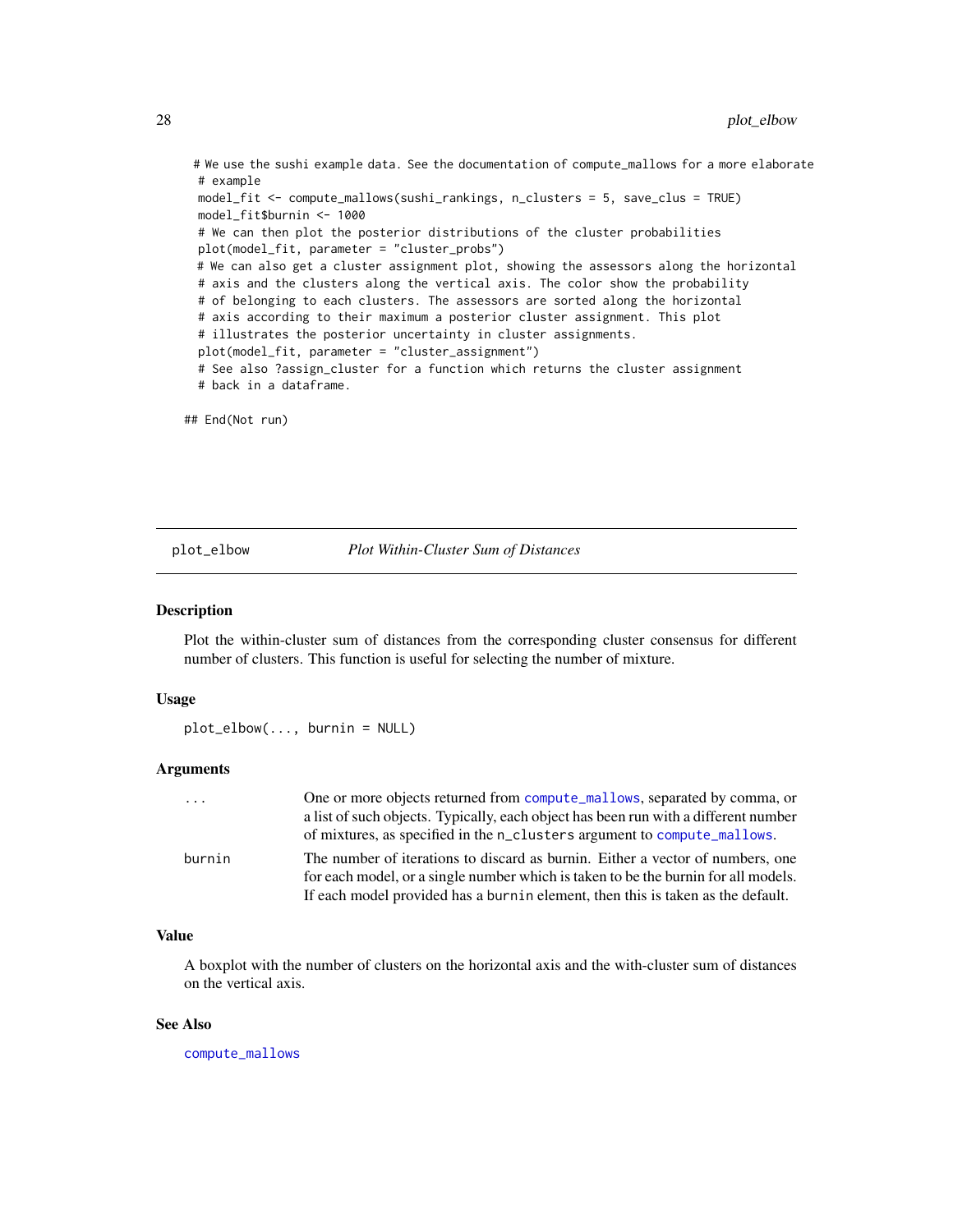### plot\_elbow 29

```
# DETERMINING THE NUMBER OF CLUSTERS IN THE SUSHI EXAMPLE DATA
## Not run:
 # Let us look at any number of clusters from 1 to 10
 # We use the convenience function compute_mallows_mixtures
 n_{\text{clusters}} \leftarrow \text{seq}(\text{from} = 1, \text{to} = 10)models <- compute_mallows_mixtures(n_clusters = n_clusters,
                                     rankings = sushi_rankings,
                                     include_wcd = TRUE)
 # models is a list in which each element is an object of class BayesMallows,
 # returned from compute_mallows
 # We can create an elbow plot
 plot_elbow(models, burnin = 1000)
 # We then select the number of cluster at a point where this plot has
 # an "elbow", e.g., n_clusters = 5.
 # Having chosen the number of clusters, we can now study the final model
 # Rerun with 5 clusters, now setting save_clus = TRUE to get cluster assignments
 mixture_model <- compute_mallows(rankings = sushi_rankings, n_clusters = 5,
                                   include_wcd = TRUE, save_clus = TRUE)
 # Delete the models object to free some memory
 rm(models)
  # Set the burnin
 mixture_model$burnin <- 1000
 # Plot the posterior distributions of alpha per cluster
 plot(mixture_model)
 # Compute the posterior interval of alpha per cluster
 compute_posterior_intervals(mixture_model,
                              parameter = "alpha")
 # Plot the posterior distributions of cluster probabilities
 plot(mixture_model, parameter = "cluster_probs")
 # Plot the posterior probability of cluster assignment
 plot(mixture_model, parameter = "cluster_assignment")
 # Plot the posterior distribution of "tuna roll" in each cluster
 plot(mixture_model, parameter = "rho", items = "tuna roll")
 # Compute the cluster-wise CP consensus, and show one column per cluster
 cp <- compute_consensus(mixture_model, type = "CP")
 library(dplyr)
 library(tidyr)
 cp %>%
   select(-cumprob) %>%
    spread(key = cluster, value = item)# Compute the MAP consensus, and show one column per cluster
 map <- compute_consensus(mixture_model, type = "MAP")
 map %>%
    select(-probability) %>%
    spread(key = cluster, value = item)# RUNNING IN PARALLEL
 # Computing Mallows models with different number of mixtures in parallel leads to
 # considerably speedup
 library(parallel)
```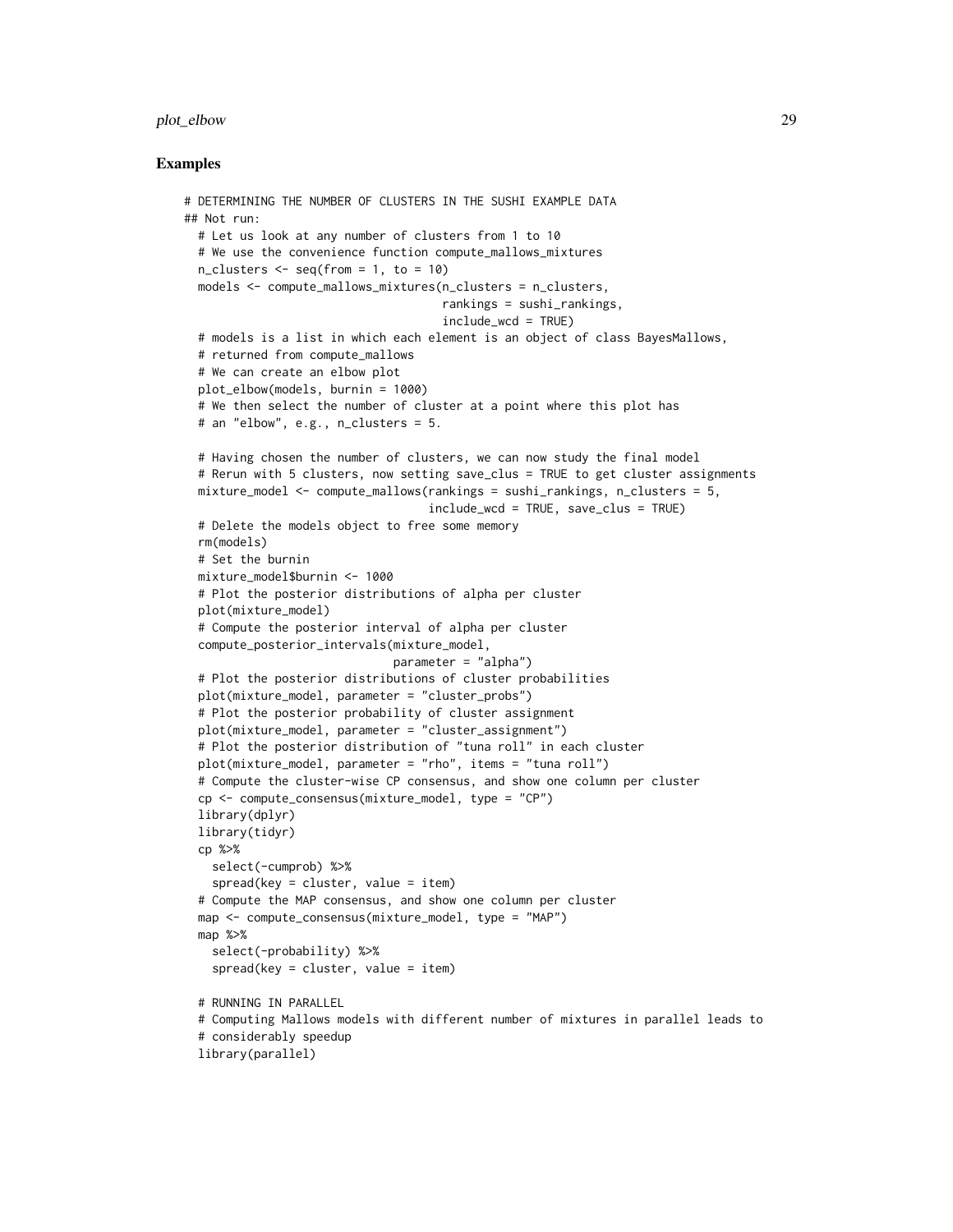```
cl <- makeCluster(detectCores() - 1)
  n_{\text{clusters}} \leftarrow \text{seq}(\text{from} = 1, \text{to} = 10)models <- compute_mallows_mixtures(n_clusters = n_clusters,
                                           rankings = sushi_rankings,
                                           include\_wcd = TRUE, cl = clstopCluster(cl)
## End(Not run)
```
#### <span id="page-29-1"></span>plot\_top\_k *Plot Top-k Rankings with Pairwise Preferences*

### Description

Plot the posterior probability, per item, of being ranked among the top- $k$  for each assessor. This plot is useful when the data take the form of pairwise preferences.

#### Usage

```
plot_top_k(
 model_fit,
 burnin = model_fit$burnin,
 k = 3,
  rel_widths = c(rep(1, model_fit$n_clusters), 10)
)
```
### Arguments

| model_fit  | An object of type BayesMallows, returned from compute_mallows.                                                                                                                                      |
|------------|-----------------------------------------------------------------------------------------------------------------------------------------------------------------------------------------------------|
| burnin     | A numeric value specifying the number of iterations to discard as burn-in. De-<br>faults to model_fit\$burnin, and must be provided if model_fit\$burnin does<br>not exist. See assess_convergence. |
| k          | Integer specifying the k in top- $k$ .                                                                                                                                                              |
| rel_widths | The relative widths of the plots of rho per cluster and the plot of assessors,<br>respectively. This argument is passed on to plot_grid.                                                            |

#### See Also

[predict\\_top\\_k](#page-32-1)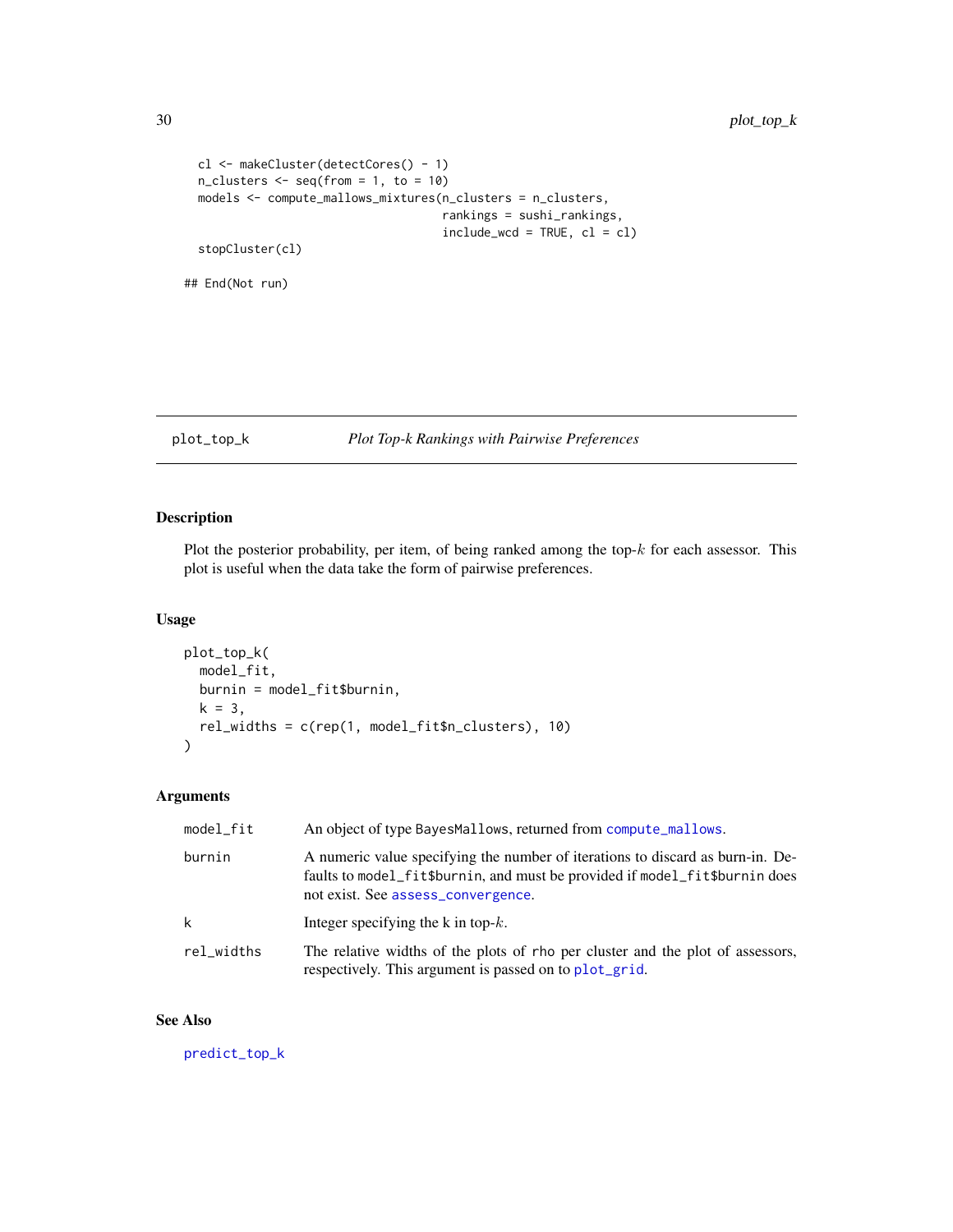### <span id="page-30-0"></span>potato\_true\_ranking 31

#### Examples

```
## Not run:
 # We use the example dataset with beach preferences. Se the documentation to
 # compute_mallows for how to assess the convergence of the algorithm
 # We need to save the augmented data, so setting this option to TRUE
 model_fit <- compute_mallows(preferences = beach_preferences,
                               save_aug = TRUE)
 # We set burnin = 1000
 model_fit$burnin <- 1000
 # By default, the probability of being top-3 is plotted
 plot_top_k(model_fit)
 # We can also plot the probability of being top-5, for each item
 plot\_top_k(model_fit, k = 5)# We get the underlying numbers with predict_top_k
 probs <- predict_top_k(model_fit)
 # To find all items ranked top-3 by assessors 1-3 with probability more than 80 %,
 # we do
 library(dplyr)
 probs %>%
    filter(assessor %in% 1:3, prob > 0.8)
```
## End(Not run)

potato\_true\_ranking *True ranking of the weights of 20 potatoes.*

### Description

True ranking of the weights of 20 potatoes.

#### Usage

potato\_true\_ranking

### Format

An object of class numeric of length 20.

### References

Liu Q, Crispino M, Scheel I, Vitelli V, Frigessi A (2019). "Model-Based Learning from Preference Data." *Annual Review of Statistics and Its Application*, 6(1). doi: [10.1146/annurevstatistics031017-](https://doi.org/10.1146/annurev-statistics-031017-100213) [100213.](https://doi.org/10.1146/annurev-statistics-031017-100213)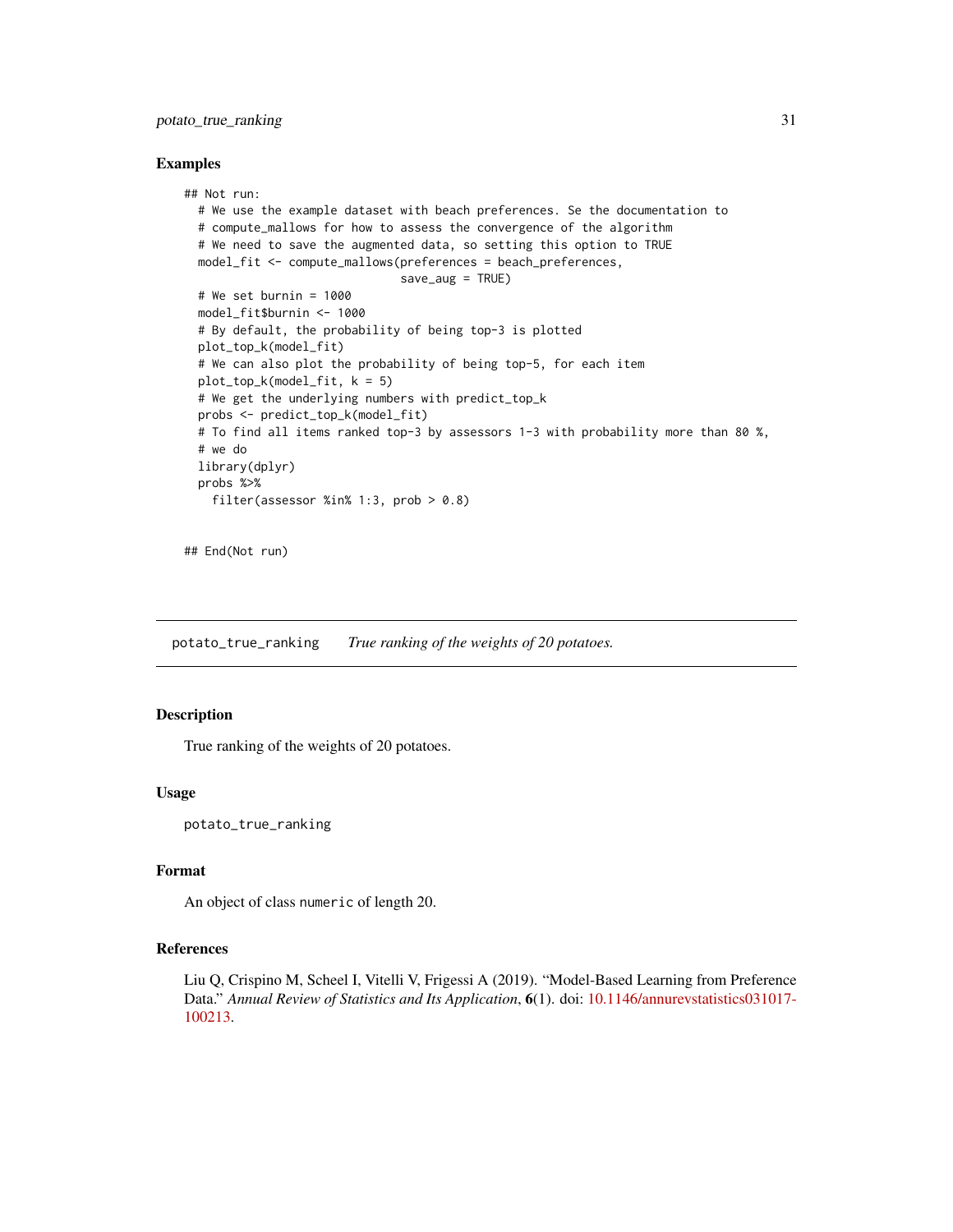<span id="page-31-0"></span>potato\_visual *Result of ranking potatoes by weight, where the assessors were only allowed to inspected the potatoes visually. 12 assessors ranked 20 potatoes.*

### Description

Result of ranking potatoes by weight, where the assessors were only allowed to inspected the potatoes visually. 12 assessors ranked 20 potatoes.

#### Usage

potato\_visual

#### Format

An object of class matrix (inherits from array) with 12 rows and 20 columns.

#### References

Liu Q, Crispino M, Scheel I, Vitelli V, Frigessi A (2019). "Model-Based Learning from Preference Data." *Annual Review of Statistics and Its Application*, 6(1). doi: [10.1146/annurevstatistics031017-](https://doi.org/10.1146/annurev-statistics-031017-100213) [100213.](https://doi.org/10.1146/annurev-statistics-031017-100213)

| potato_weighing | Result of ranking potatoes by weight, where the assessors were al- |
|-----------------|--------------------------------------------------------------------|
|                 | lowed to lift the potatoes. 12 assessors ranked 20 potatoes.       |

#### Description

Result of ranking potatoes by weight, where the assessors were allowed to lift the potatoes. 12 assessors ranked 20 potatoes.

#### Usage

potato\_weighing

#### Format

An object of class matrix (inherits from array) with 12 rows and 20 columns.

### References

Liu Q, Crispino M, Scheel I, Vitelli V, Frigessi A (2019). "Model-Based Learning from Preference Data." *Annual Review of Statistics and Its Application*, 6(1). doi: [10.1146/annurevstatistics031017-](https://doi.org/10.1146/annurev-statistics-031017-100213) [100213.](https://doi.org/10.1146/annurev-statistics-031017-100213)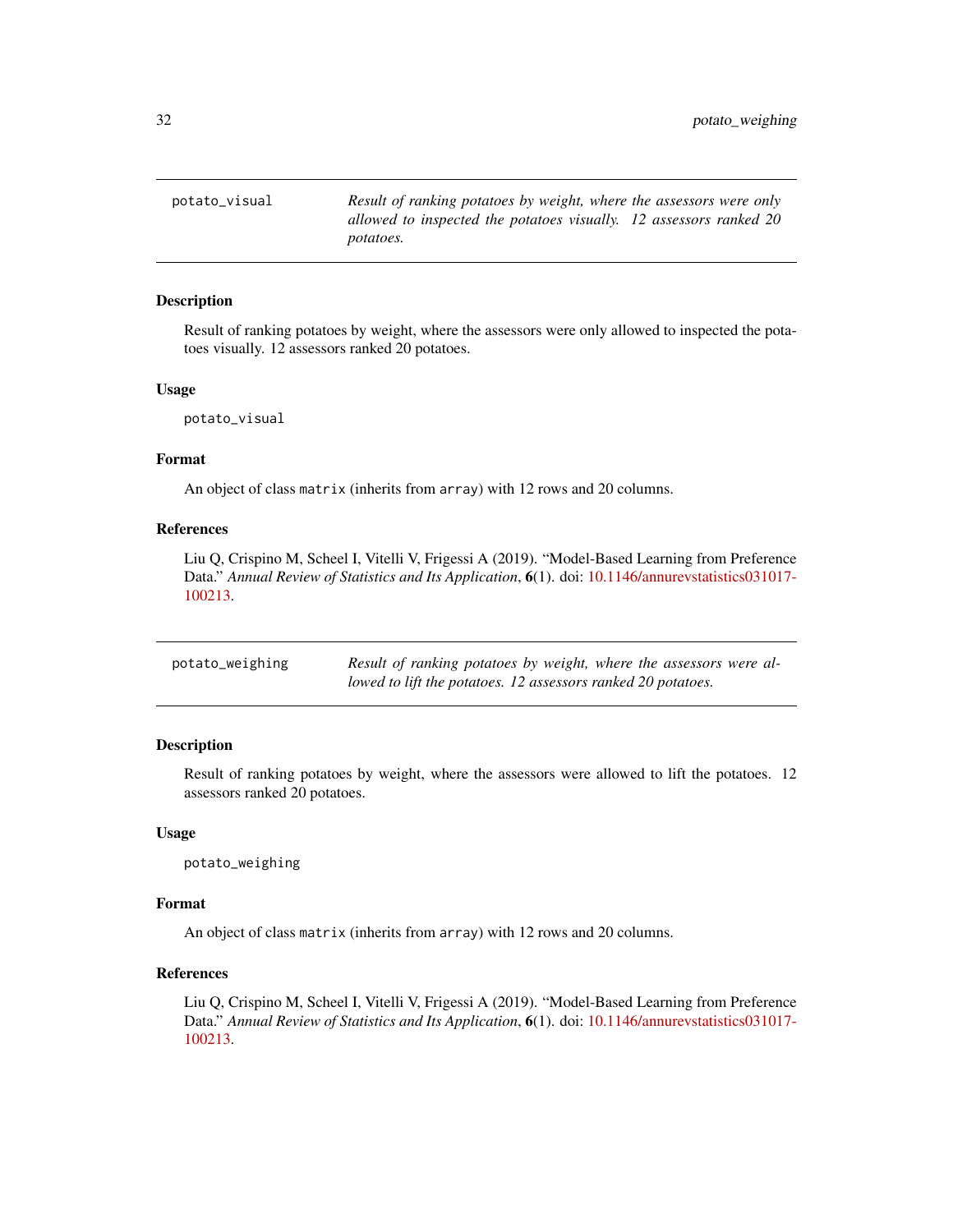<span id="page-32-1"></span><span id="page-32-0"></span>

#### Description

Predict the posterior probability, per item, of being ranked among the top- $k$  for each assessor. This is useful when the data take the form of pairwise preferences.

### Usage

```
predict_top_k(model_fit, burnin = model_fit$burnin, k = 3)
```
### Arguments

| model fit | An object of type BayesMallows, returned from compute_mallows.                                                                                                                                      |
|-----------|-----------------------------------------------------------------------------------------------------------------------------------------------------------------------------------------------------|
| burnin    | A numeric value specifying the number of iterations to discard as burn-in. De-<br>faults to model_fit\$burnin, and must be provided if model_fit\$burnin does<br>not exist. See assess_convergence. |
| k         | Integer specifying the k in top- $k$ .                                                                                                                                                              |

#### Value

A dataframe with columns assessor, item, and prob, where each row states the probability that the given assessor rates the given item among top- $k$ .

### See Also

[plot\\_top\\_k](#page-29-1)

print.BayesMallows *Print Method for BayesMallows Objects*

#### Description

The default print method for a BayesMallows object.

### Usage

```
## S3 method for class 'BayesMallows'
print(x, \ldots)
```
### Arguments

|   | An object of type BayesMallows, returned from compute_mallows. |
|---|----------------------------------------------------------------|
| . | Other arguments passed to print (not used).                    |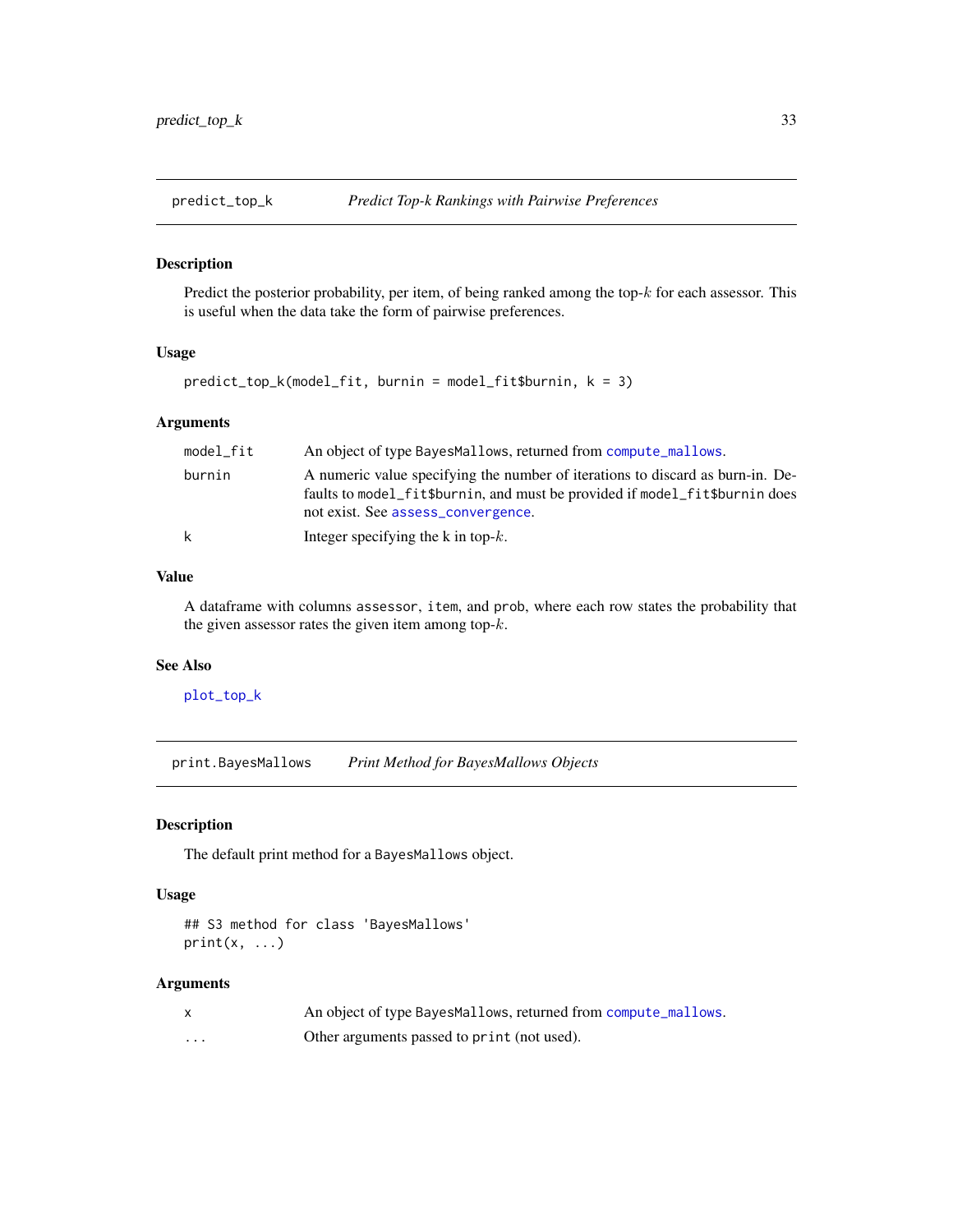```
print.BayesMallowsMixtures
```
*Print Method for BayesMallowsMixtures Objects*

#### Description

The default print method for a BayesMallowsMixtures object.

#### Usage

```
## S3 method for class 'BayesMallowsMixtures'
print(x, \ldots)
```
### Arguments

|         | An object of type BayesMallowsMixtures, returned from compute_mallows_mixtures. |
|---------|---------------------------------------------------------------------------------|
| $\cdot$ | Other arguments passed to print (not used).                                     |

#### <span id="page-33-1"></span>Description

create\_ranking takes a vector or matrix of ordered items orderings and returns a corresponding vector or matrix of ranked items. create\_ordering takes a vector or matrix of rankings rankings and returns a corresponding vector or matrix of ordered items.

### Usage

```
create_ranking(orderings)
```
create\_ordering(rankings)

### Arguments

| orderings | A vector or matrix of ordered items. If a matrix, it should be of size N times n,<br>where N is the number of samples and n is the number of items. |
|-----------|-----------------------------------------------------------------------------------------------------------------------------------------------------|
| rankings  | A vector or matrix of ranked items. If a matrix, it should be N times n, where N<br>is the number of samples and n is the number of items.          |

#### Value

A vector or matrix of rankings. Missing orderings coded as NA are propagated into corresponding missing ranks and vice versa.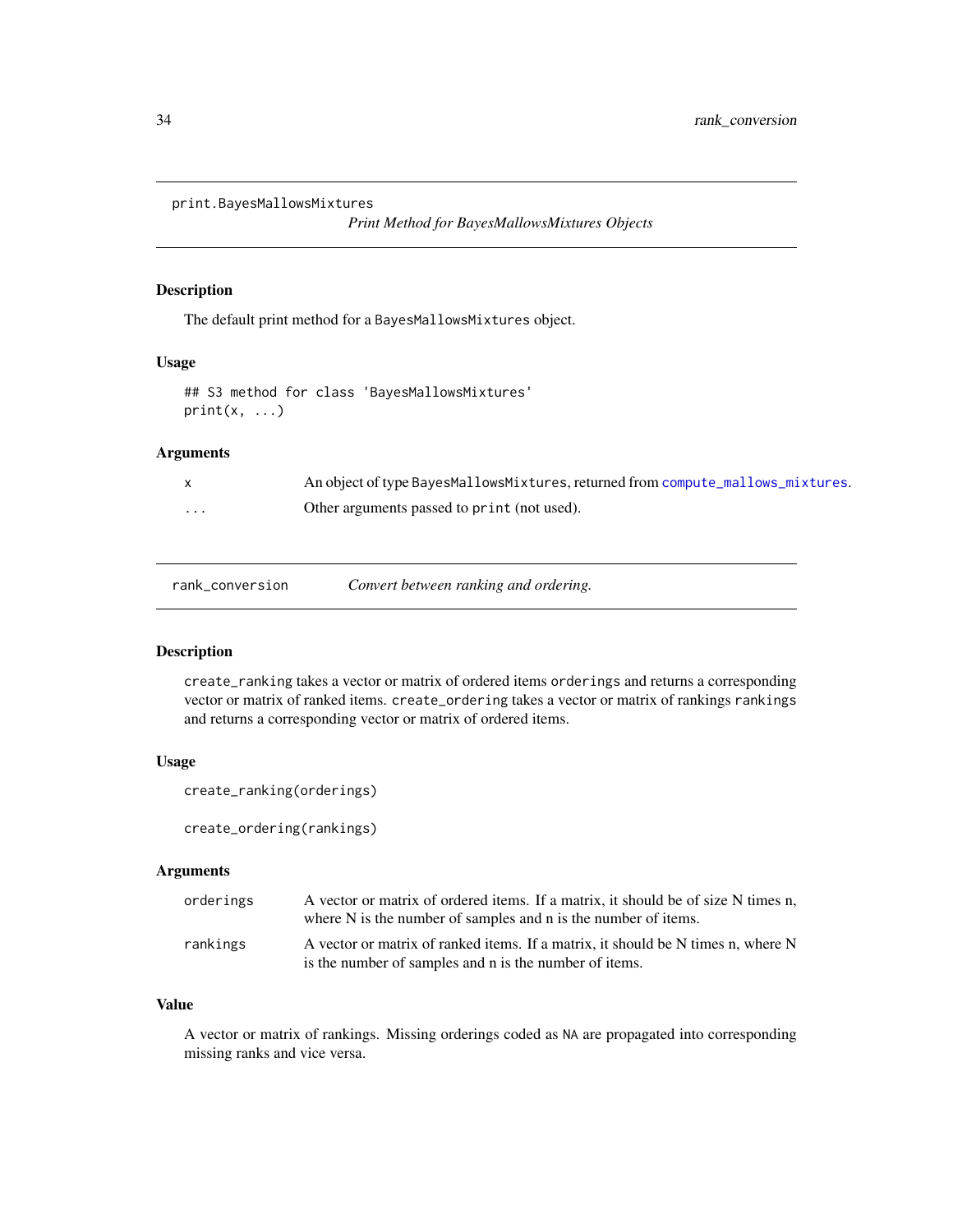### <span id="page-34-0"></span>sample\_mallows 35

### Functions

- create\_ranking: Convert from ordering to ranking.
- create\_ordering: Convert from ranking to ordering.

#### Examples

```
# A vector of ordered items.
orderings <- c(5, 1, 2, 4, 3)
# Get ranks
rankings <- create_ranking(orderings)
# rankings is c(2, 3, 5, 4, 1)
# Finally we convert it backed to an ordering.
orderings_2 <- create_ordering(rankings)
# Confirm that we get back what we had
all.equal(orderings, orderings_2)
# Next, we have a matrix with N = 19 samples
# and n = 4 items
set.seed(21)
N < -10n < -4orderings <- t(replicate(N, sample.int(n)))
# Convert the ordering to ranking
rankings <- create_ranking(orderings)
# Now we try to convert it back to an ordering.
orderings_2 <- create_ordering(rankings)
# Confirm that we get back what we had
all.equal(orderings, orderings_2)
```
sample\_mallows *Random Samples from the Mallows Rank Model*

### **Description**

Generate random samples from the Mallows Rank Model (Mallows 1957) with consensus ranking  $\rho$  and scale parameter  $\alpha$ . The samples are obtained by running the Metropolis-Hastings algorithm described in Appendix C of Vitelli et al. (2018).

#### Usage

```
sample_mallows(
 rho0,
 alpha0,
 n_samples,
 leap_size = 1,
 metric = "footrule",
 diagnostic = FALSE,
 burnin = ifelse(diagnostic, 0, 1000),
```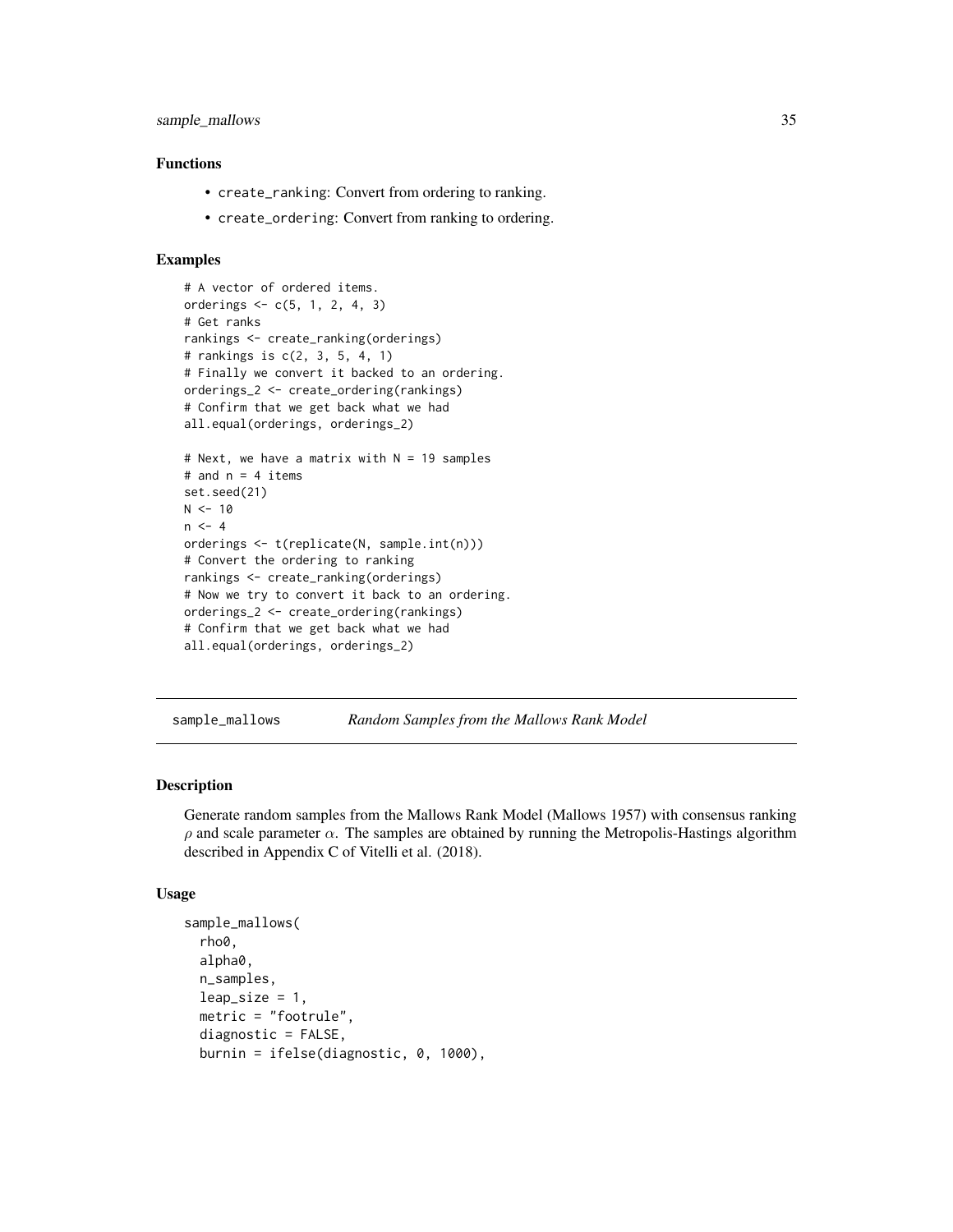```
thinning = ifelse(diagnostic, 1, 1000),
items_to_plot = NULL,
max\_lag = 1000L
```
#### Arguments

 $\lambda$ 

| rho0          | Vector specifying the latent consensus ranking in the Mallows rank model.                                                                                                                                                                                                                                                                  |
|---------------|--------------------------------------------------------------------------------------------------------------------------------------------------------------------------------------------------------------------------------------------------------------------------------------------------------------------------------------------|
| alpha0        | Scalar specifying the scale parameter in the Mallows rank model.                                                                                                                                                                                                                                                                           |
| n_samples     | Integer specifying the number of random samples to generate. When diagnostic<br>$=$ TRUE, this number must be larger than 1.                                                                                                                                                                                                               |
| leap_size     | Integer specifying the step size of the leap-and-shift proposal distribution.                                                                                                                                                                                                                                                              |
| metric        | Character string specifying the distance measure to use. Available options are<br>"footrule" (default), "spearman", "cayley", "hamming", "kendall", and<br>"ulam". See also the rmm function in the PerMallows package (Irurozki et al.<br>2016) for sampling from the Mallows model with Cayley, Hamming, Kendall,<br>and Ulam distances. |
| diagnostic    | Logical specifying whether to output convergence diagnostics. If TRUE, a diag-<br>nostic plot is printed, together with the returned samples.                                                                                                                                                                                              |
| burnin        | Integer specifying the number of iterations to discard as burn-in. Defaults to<br>1000 when diagnostic = FALSE, else to 0.                                                                                                                                                                                                                 |
| thinning      | Integer specifying the number of MCMC iterations to perform between each<br>time a random rank vector is sampled. Defaults to $1000$ when diagnostic =<br>FALSE, else to 1.                                                                                                                                                                |
| items_to_plot | Integer vector used if diagnostic = TRUE, in order to specify the items to plot<br>in the diagnostic output. If not provided, 5 items are picked at random.                                                                                                                                                                                |
| max_lag       | Integer specifying the maximum lag to use in the computation of autocorrela-<br>tion. Defaults to 1000L. This argument is passed to stats::acf. Only used<br>when $diagnostic = TRUE$ .                                                                                                                                                    |

### References

Irurozki E, Calvo B, Lozano JA (2016). "PerMallows: An R Package for Mallows and Generalized Mallows Models." *Journal of Statistical Software*, 71(12), 1–30. doi: [10.18637/jss.v071.i12.](https://doi.org/10.18637/jss.v071.i12)

Mallows CL (1957). "Non-Null Ranking Models. I." *Biometrika*, 44(1/2), 114–130.

Vitelli V, Sørensen Ø, Crispino M, Arjas E, Frigessi A (2018). "Probabilistic Preference Learning with the Mallows Rank Model." *Journal of Machine Learning Research*, 18(1), 1–49. [https:](https://jmlr.org/papers/v18/15-481.html) [//jmlr.org/papers/v18/15-481.html](https://jmlr.org/papers/v18/15-481.html).

```
# Sample 100 random rankings from a Mallows distribution with footrule distance
set.seed(1)
# Number of items
n_items <- 15
```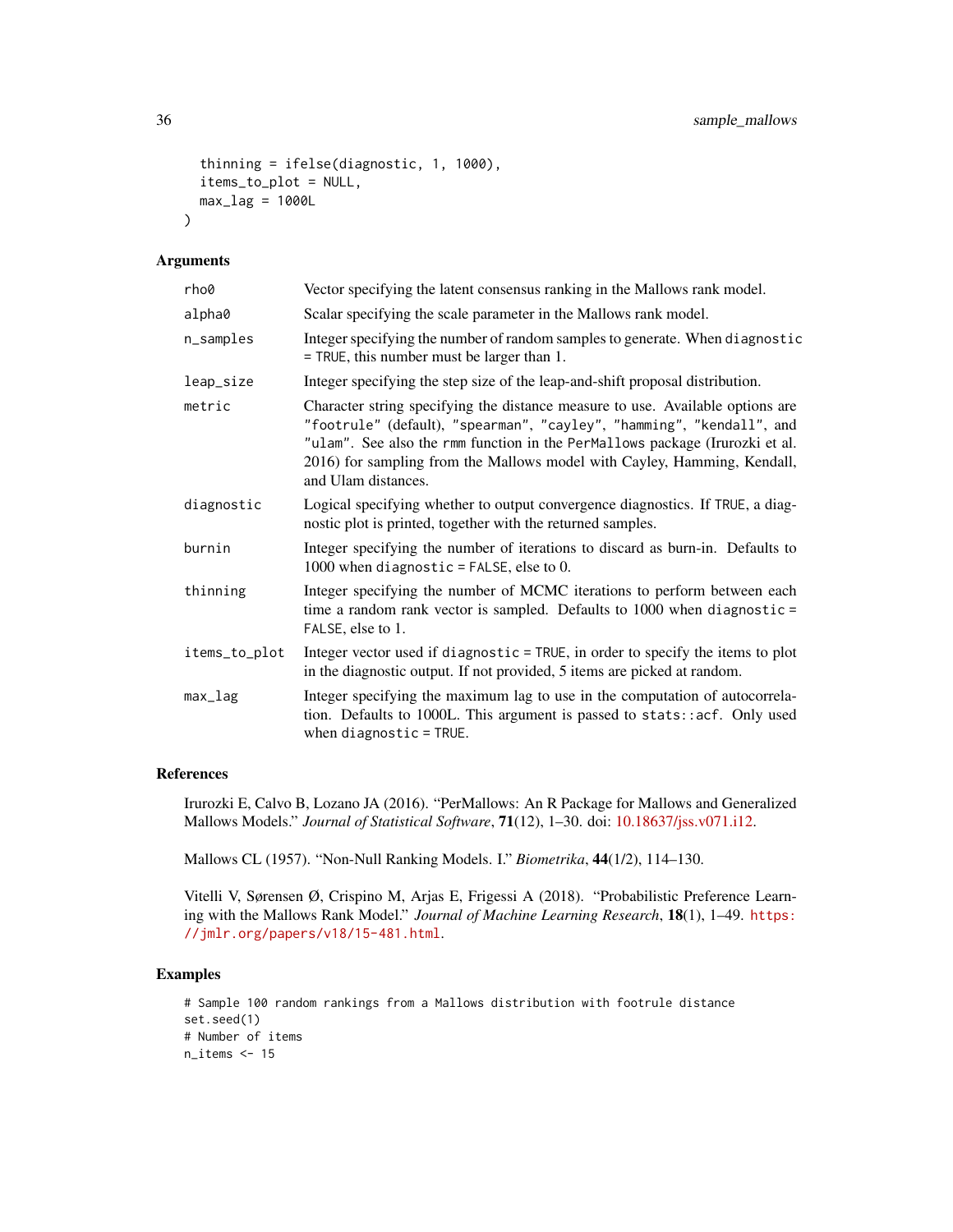```
# Set the consensus ranking
rho0 \leq -\text{seq}(\text{from} = 1, \text{to} = \text{n}_\text{times}, \text{by} = 1)# Set the scale
alpha0 < -10# Number of samples
n_samples <- 100
# We first do a diagnostic run, to find the thinning and burnin to use
# We set n_samples to 1000, in order to run 1000 diagnostic iterations.
test \le sample_mallows(rho0 = rho0, alpha0 = alpha0, diagnostic = TRUE,
                       n_samples = 1000, burnin = 1, thinning = 1)
# When items_to_plot is not set, 5 items are picked at random. We can change this.
# We can also reduce the number of lags computed in the autocorrelation plots
test <- sample_mallows(rho0 = rho0, alpha0 = alpha0, diagnostic = TRUE,
                       n_samples = 1000, burnin = 1, thinning = 1,
                       items_to.plot = c(1:3, 10, 15), maxy2ag = 500# From the autocorrelation plot, it looks like we should use
# a thinning of at least 200. We set thinning = 1000 to be safe,
# since the algorithm in any case is fast. The Markov Chain
# seems to mix quickly, but we set the burnin to 1000 to be safe.
# We now run sample_mallows again, to get the 100 samples we want:
samples <- sample_mallows(rho0 = rho0, alpha0 = alpha0, n_samples = 100,
                          burnin = 1000, thinning = 1000)
# The samples matrix now contains 100 rows with rankings of 15 items.
# A good diagnostic, in order to confirm that burnin and thinning are set high
# enough, is to run compute_mallows on the samples
model_fit <- compute_mallows(samples, nmc = 10000)
# The highest posterior density interval covers alpha0 = 10.
compute_posterior_intervals(model_fit, burnin = 2000, parameter = "alpha")
# The PerMallows package has a Gibbs sampler for sampling from the Mallows
# distribution with Cayley, Kendall, Hamming, and Ulam distances. For these
# distances, using the PerMallows package is typically faster.
# Let us sample 100 rankings from the Mallows model with Cayley distance,
# with the same consensus ranking and scale parameter as above.
library(PerMallows)
# Set the scale parameter of the PerMallows package corresponding to
# alpha0 in BayesMallows
theta0 = \text{alpha0} / n_items
# Sample with PerMallows::rmm
sample1 \leq rmm(n = 100, sigma0 = rho0, theta = theta0, dist.name = "cayley")
# Generate the same sample with sample_mallows
sample2 <- sample_mallows(rho0 = rho0, alpha0 = alpha0, n_samples = 100,
                          burnin = 1000, thinning = 1000, metric = "cayley")
```
sushi\_rankings *Sushi Rankings*

#### **Description**

Complete rankings of 10 types of sushi from 5000 assessors (Kamishima 2003).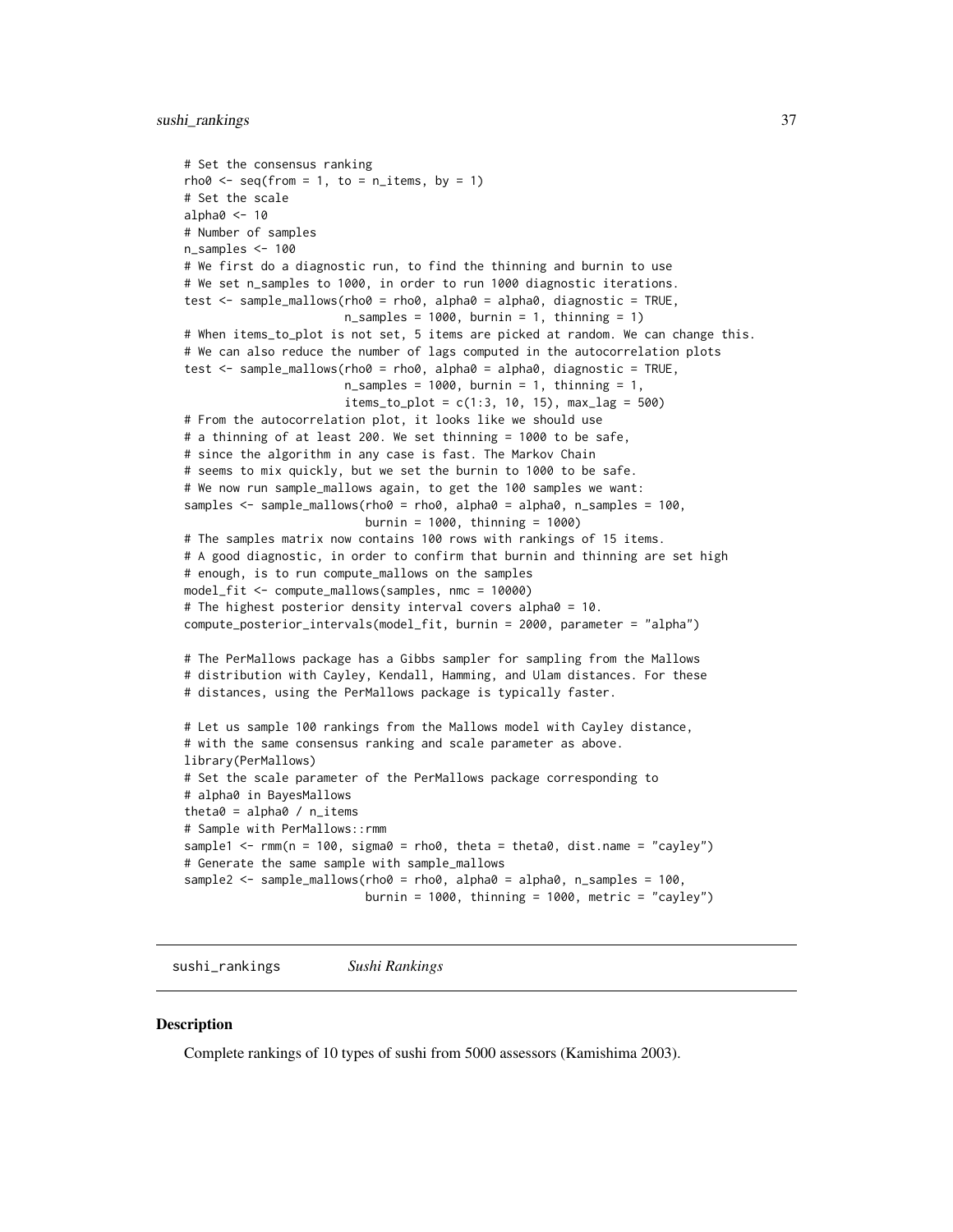### Usage

sushi\_rankings

### Format

An object of class matrix (inherits from array) with 5000 rows and 10 columns.

### References

Kamishima T (2003). "Nantonac Collaborative Filtering: Recommendation Based on Order Responses." In *Proceedings of the Ninth ACM SIGKDD International Conference on Knowledge Discovery and Data Mining*, 583–588.